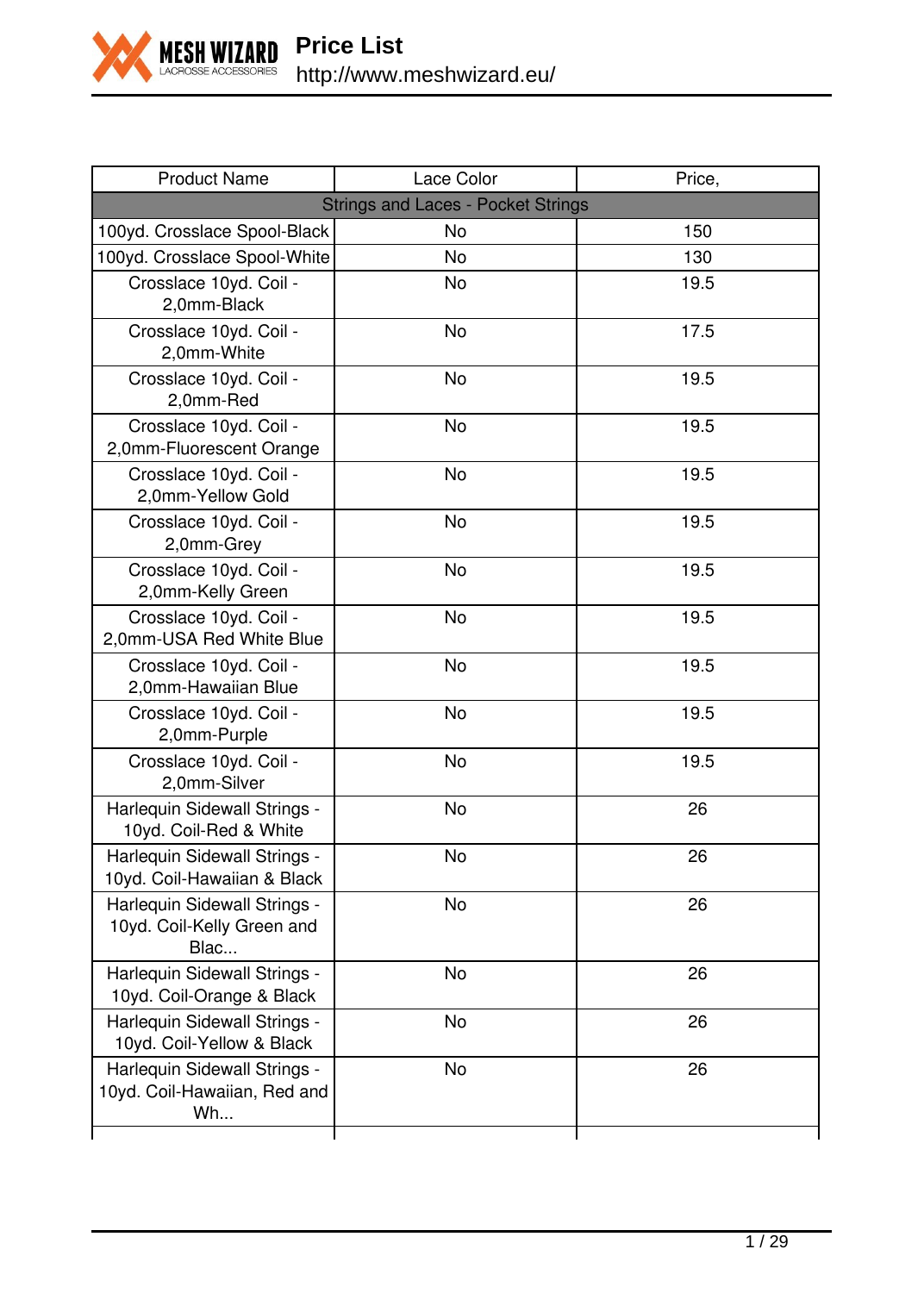

| Harlequin Sidewall Strings -<br>10yd. Coil-Hawaiian & Yellow       | No        | 26    |
|--------------------------------------------------------------------|-----------|-------|
| Harlequin Sidewall Strings -<br>10yd. Coil-Red & Black             | <b>No</b> | 26    |
| Harlequin Sidewall Strings -<br>10yd. Coil-Black & White           | <b>No</b> | 26    |
| HT Nylon Sidewall String -<br>10yd. Coil-White                     | No        | 16    |
| HT Nylon Sidewall String -<br>10yd. Coil-Black                     | <b>No</b> | 18.25 |
| HT Nylon Sidewall String -<br>10yd. Coil-Fluorescent Orange        | <b>No</b> | 18.25 |
| HT Nylon Sidewall String -<br>10yd. Coil-Kelly Green               | No        | 18.25 |
| HT Nylon Sidewall String -<br>10yd. Coil-Hawaiian Blue             | No        | 18.25 |
| HT Nylon Sidewall String -<br>10yd. Coil-Yellow Gold               | No        | 18.25 |
| HT Nylon Sidewall String -<br>10yd. Coil-Red                       | No        | 18.25 |
| HT Nylon Sidewall String -<br>10yd. Coil-Maryland Black Red<br>Yel | <b>No</b> | 18.25 |
| HT Nylon Sidewall String -<br>10yd. Coil-Purple                    | No        | 18.25 |
| HT Nylon Top String -<br>1m-White w/ Orange                        | <b>No</b> | 3.5   |
| HT Nylon Top String -<br>1m-Whote w/ Red and Blue                  | No        | 3.5   |
| HT Nylon Top String -<br>1m-White w/ carolina                      | No        | 3.5   |
| HT Nylon Top String -<br>1m-White w/ Navy                          | <b>No</b> | 3.5   |
| HT Nylon Top String -<br>1m-White w/ Forest Green                  | No        | 3.5   |
| HT Nylon Top String -<br>1m-White w/ yellow                        | <b>No</b> | 3.5   |
| HT Nylon Top String -<br>1m-White w/ Red                           | No        | 3.5   |
| HT Nylon Top String -                                              | No        | 3.5   |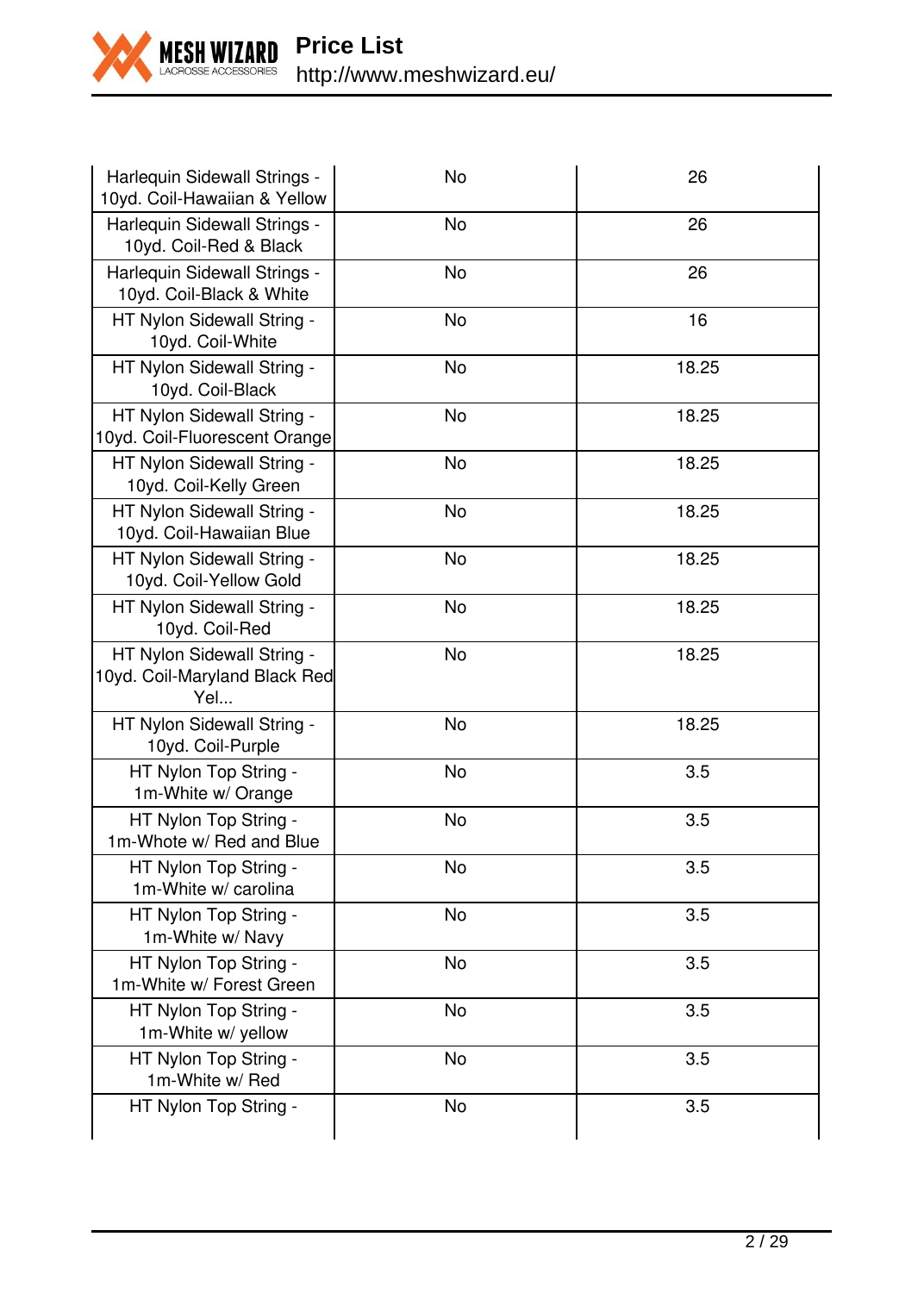

| 1m-White w/ Maroon                                      |           |     |
|---------------------------------------------------------|-----------|-----|
| HT Nylon Top String -<br>1m-Black w/ white              | No        | 3.5 |
| HT Nylon Top String -<br>1m-White                       | No        | 3.2 |
| Jimalax 1m Tropstring<br>Segment-Black                  | No.       | 4   |
| Jimalax 1m Tropstring<br>Segment-White                  | No        | 4   |
| Jimalax 1m Tropstring<br>Segment-Yellow                 | No        | 4   |
| Jimalax 1m Tropstring<br>Segment-Red                    | No        | 4   |
| Jimalax 1m Tropstring<br>Segment-Forest Green           | No        | 4   |
| Jimalax 1m Tropstring<br>Segment-Neon Green             | No        | 4   |
| Jimalax 1m Tropstring<br>Segment-Royal Blue             | <b>No</b> | 4   |
| Jimalax 1m Tropstring<br>Segment-Navy Blue              | <b>No</b> | 4   |
| Mesh Wizard Sidewall - 4m<br>segment-Red                | <b>No</b> | 8   |
| Mesh Wizard Sidewall - 4m<br>segment-Mellow Yellow      | No        | 8   |
| Mesh Wizard Sidewall - 4m<br>segment-Black              | <b>No</b> | 8   |
| Mesh Wizard Sidewall - 4m<br>segment-White              | No        | 8   |
| Mesh Wizard Sidewall - 4m<br>segment-Royal Blue         | <b>No</b> | 8   |
| Mesh Wizard Sidewall String -<br>10m coil-Royal Blue    | <b>No</b> | 14  |
| Mesh Wizard Sidewall String -<br>10m coil-Black         | <b>No</b> | 14  |
| Mesh Wizard Sidewall String -<br>10m coil-White         | <b>No</b> | 14  |
| Mesh Wizard Sidewall String -<br>10m coil-Mellow Yellow | <b>No</b> | 14  |
| Mesh Wizard Sidewall String -                           | No        | 14  |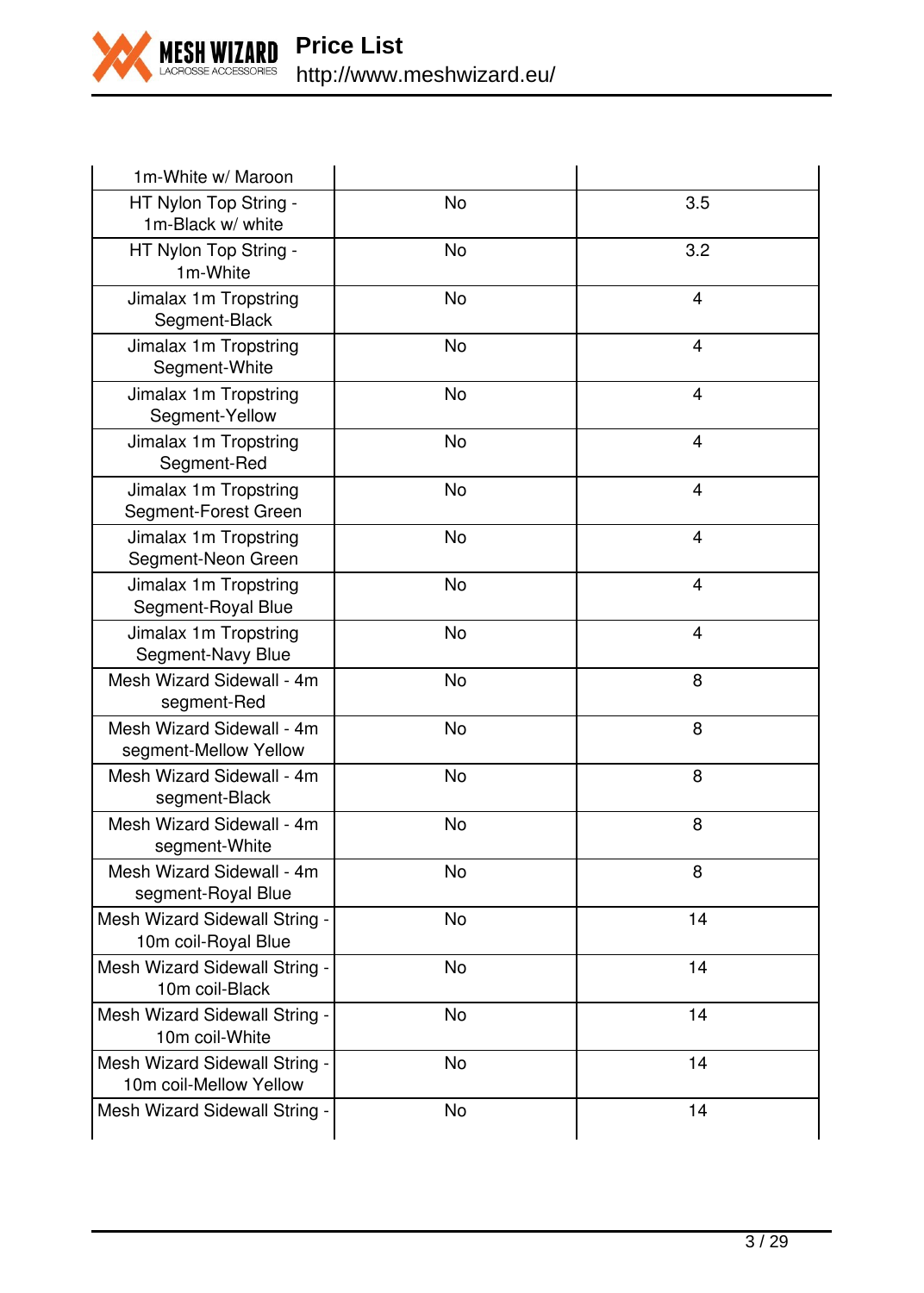

| 10m coil-Scarlet Red                                    |           |      |
|---------------------------------------------------------|-----------|------|
| Mesh Wizard Sidewall String<br>100m Spool-White         | No        | 75   |
| Mesh Wizard Sidewall String<br>100m Spool-Black         | No        | 75   |
| Mesh Wizard Sidewall String<br>100m Spool-Mellow Yellow | No        | 75   |
| Mesh Wizard Sidewall String<br>100m Spool-Scarlet Red   | No        | 75   |
| Mesh Wizard Sidewall String<br>100m Spool-Royal Blue    | No        | 75   |
| Mesh Wizard Super Sidewall<br>Pair                      | No        | 12   |
| Ninjalax Sidewall String Coils<br>4m-Neon Green         | <b>No</b> | 5.6  |
| Ninjalax Sidewall String Coils<br>4m-Neon Yellow        | No        | 5.6  |
| Ninjalax Sidewall String Coils<br>4m-Neon Pink          | No        | 5.6  |
| Ninjalax Sidewall String Coils<br>4m-Orange             | <b>No</b> | 5.6  |
| Ninjalax Sidewall String Coils<br>4m-Navy Blue          | No        | 5.6  |
| Ninjalax Sidewall String Coils<br>4m-Carolina Blue      | No        | 5.6  |
| Ninjalax Sidewall String Coils<br>4m-Purple             | No        | 5.6  |
| Ninjalax Sidewall String Coils<br>4m-Graphite           | No        | 5.6  |
| Ninjalax Sidewall String Coils<br>9m-Graphite           | No        | 11.2 |
| Ninjalax Sidewall String Coils<br>9m-Purple             | No        | 11.2 |
| Ninjalax Sidewall String Coils<br>9m-Orange             | <b>No</b> | 11.2 |
| Ninjalax Sidewall String Coils<br>9m-Navy Blue          | No        | 11.2 |
| Ninjalax Sidewall String Coils<br>9m-Carolina Blue      | No        | 11.2 |
| Ninjalax Sidewall String Coils                          | No        | 11.2 |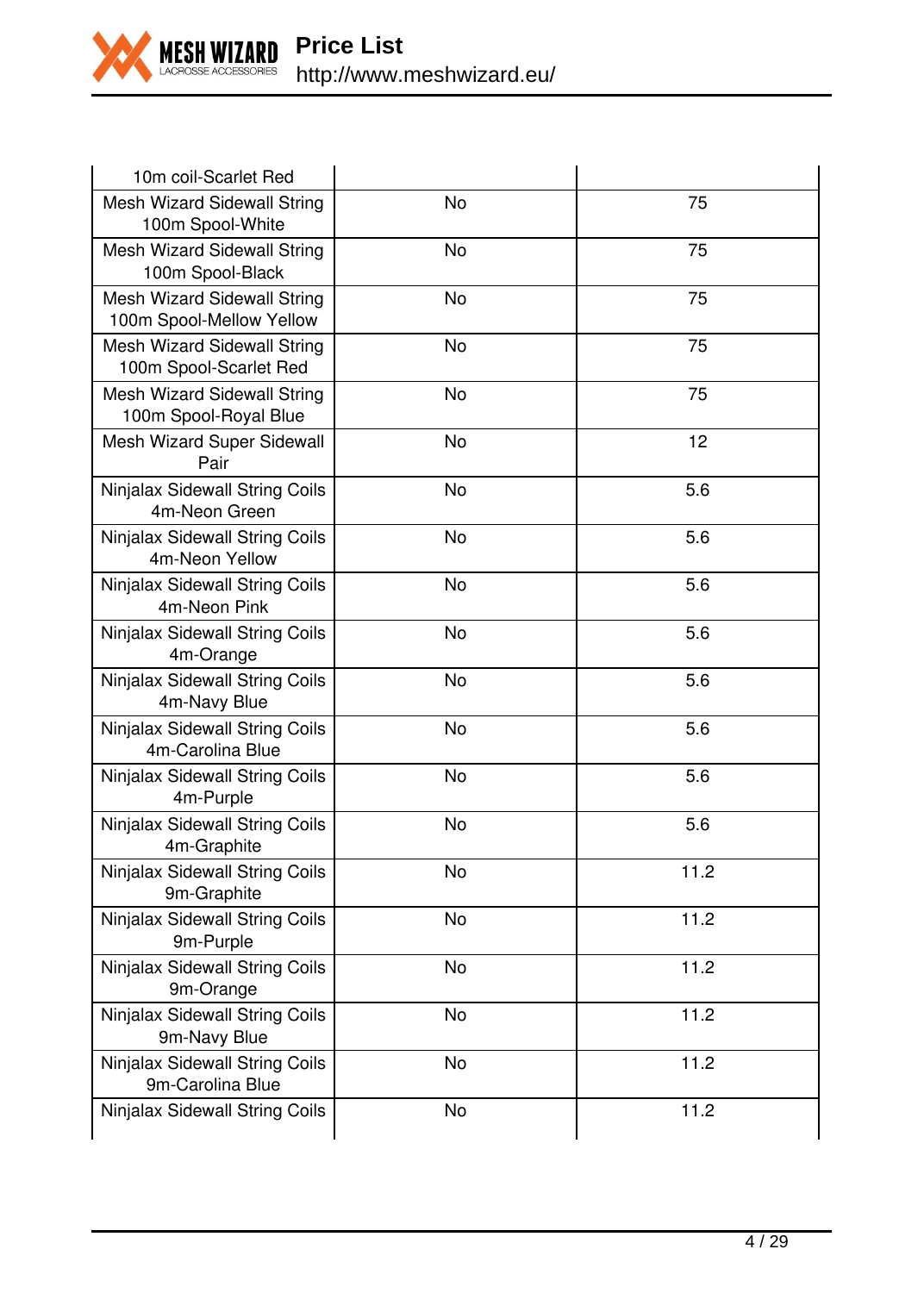

| 9m-Neon Pink                                     |                       |      |
|--------------------------------------------------|-----------------------|------|
| Ninjalax Sidewall String Coils<br>9m-Neon Yellow | No                    | 11.2 |
| Ninjalax Sidewall String Coils<br>9m-Neon Green  | <b>No</b>             | 11.2 |
| Throne Fiber String-Black                        | No                    | 22.5 |
| Throne Fiber String-White                        | No                    | 22.5 |
| Throne Fiber String-Yellow                       | No                    | 22.5 |
| Throne Fiber String-Orange                       | No                    | 22.5 |
| Throne Fiber String-Red                          | No                    | 22.5 |
| Throne Fiber String-Royal Blue                   | No                    | 22.5 |
| Throne Fiber String-Kelly<br>Green               | No                    | 22.5 |
| Throne Fiber String-Graphite                     | No                    | 22.5 |
| Topstring 10yd. Coil - HT<br>Nylon-Black         | No                    | 24   |
| Topstring 10yd. Coil - HT<br>Nylon-White         | No                    | 24   |
| Topstring 10yd. Coil - HT<br>Nylon-Yellow        | No                    | 24   |
| Topstring 10yd. Coil - HT<br>Nylon-Neon Orange   | <b>No</b>             | 24   |
| Topstring 10yd. Coil - HT<br>Nylon-Red           | <b>No</b>             | 24   |
| Topstring 10yd. Coil - HT<br>Nylon-Kelly Green   | No                    | 24   |
| Topstring 10yd. Coil - HT<br>Nylon-Hawaiian Blue | <b>No</b>             | 24   |
| Topstring 10yd. Coil - HT<br>Nylon-Purple        | <b>No</b>             | 24   |
| Topstring 10yd. Coil - HT<br>Nylon-Silver        | No                    | 24   |
|                                                  | Mesh - Semi Soft Mesh |      |
| 10D Throne Fiber Mesh<br>Colors-Red              | No                    | 70   |
| 10D Throne Fiber Mesh<br>Colors-Royal Blue       | No                    | 70   |
| 10D Throne Fiber Mesh<br>Colors-Orange           | No                    | 70   |
|                                                  |                       |      |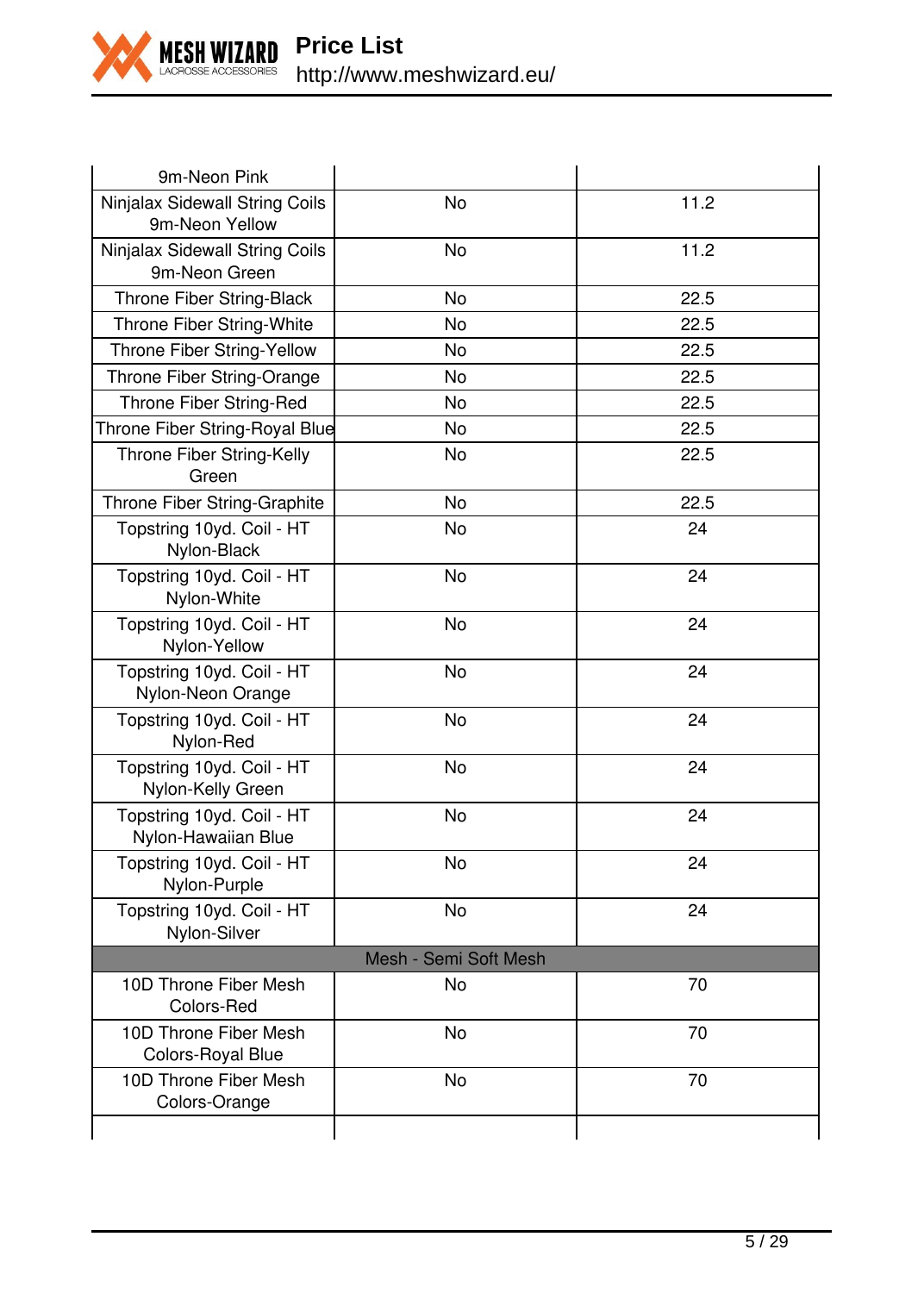

| 10D Throne Fiber Mesh<br>Colors-Kelly Green                        | No                               | 70  |
|--------------------------------------------------------------------|----------------------------------|-----|
| 10D Throne Fiber Mesh<br><b>Limited Edition Instinct</b>           | No                               | 120 |
| Limited Edition G3 Semi Soft<br>10D Mesh Black and<br>Multicolored | No                               | 55  |
| Limited Edition G3 Semi Soft<br>10D Mesh Black, red and<br>yellow  | No                               | 55  |
|                                                                    | <b>Throne Mesh - Mesh Brands</b> |     |
| 10D Throne Lite 17mm Mesh                                          | No                               | 90  |
| 10D Throne Lite Black 17mm<br>Mesh                                 | No                               | 100 |
| Throne Leather Pack-Black                                          | No                               | 100 |
| Throne Leather Pack-White                                          | No                               | 100 |
| Throne Leather Pack-Dark<br><b>Brown</b>                           | No                               | 100 |
| <b>Throne Leather Pack-Yellow</b>                                  | No                               | 100 |
| Throne Leather Pack-Graphite                                       | No                               | 100 |
| <b>Throne Leather Pack-Pink</b>                                    | No                               | 100 |
| <b>Throne Leather Pack-Silver</b>                                  | No                               | 100 |
| Throne Mesh 10D 15mm LE<br>Flare                                   | No                               | 250 |
| Throne Mesh 10D 15mm LE<br>Soldier                                 | No                               | 150 |
| Throne Mesh 10D 15mm Solid<br>Color-Black                          | No                               | 75  |
| Throne Mesh 10D 15mm Solid<br>Color-Neon Green                     | No                               | 75  |
| Throne Mesh 10D 15mm Solid<br>Color-Yellow                         | No                               | 75  |
| Throne Mesh 10D 15mm Solid<br>Color-Neon Pink                      | No                               | 75  |
| Throne Mesh 10D 15mm Solid<br>Color-Orange                         | No                               | 75  |
| Throne Mesh 10D 15mm Solid<br>Color-Red                            | No                               | 75  |
| Throne Mesh 10D 15mm Solid<br>Color-Navy Blue                      | No                               | 75  |
|                                                                    |                                  |     |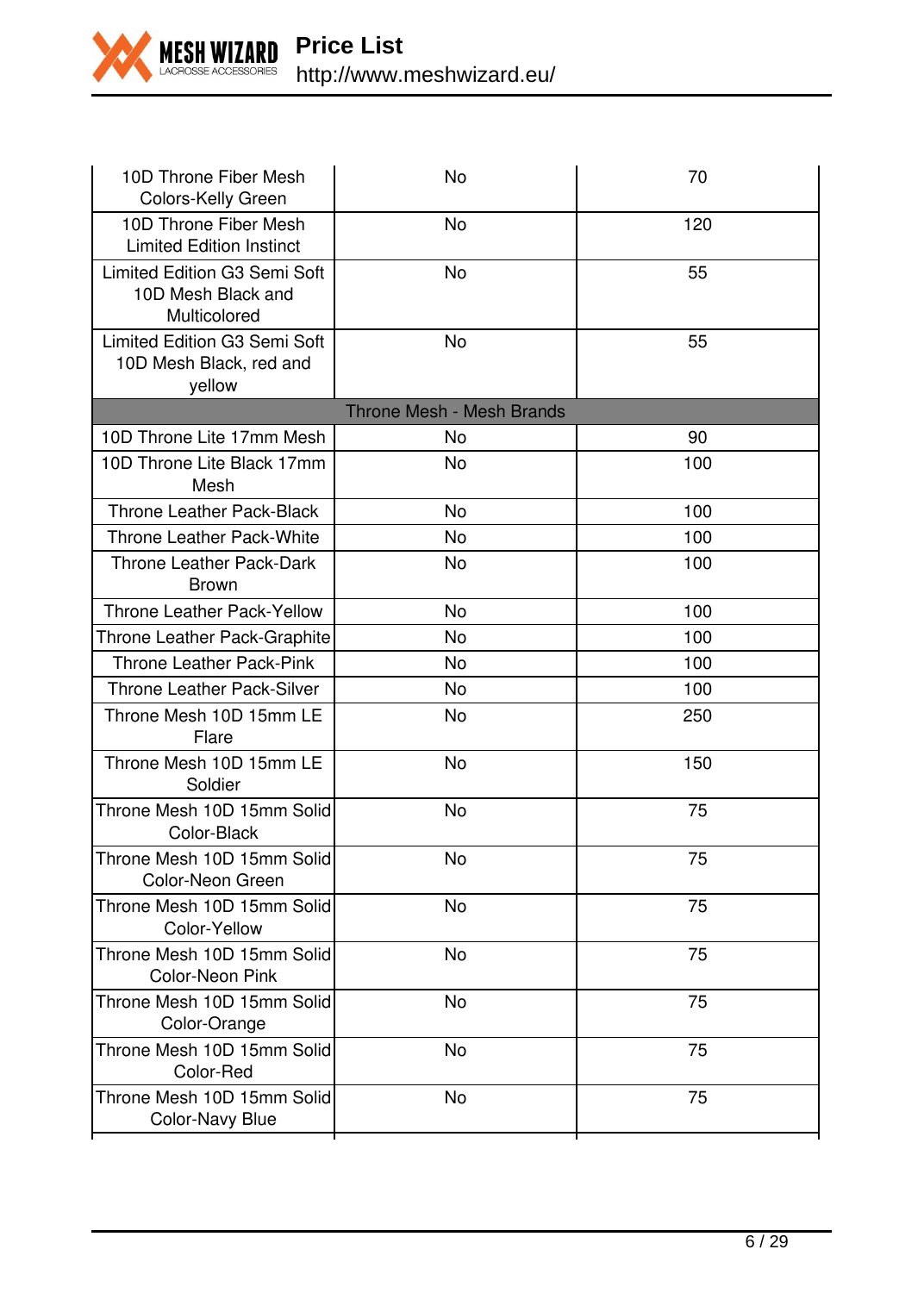

| Throne Mesh 10D 15mm Solid<br>Color-Royal Blue                                                    | No                                      | 75   |
|---------------------------------------------------------------------------------------------------|-----------------------------------------|------|
| Throne Mesh 10D 15mm Solid<br>Color-Carolina Blue                                                 | N <sub>o</sub>                          | 75   |
| Throne Mesh 10D 15mm Solid<br>Color-Silver                                                        | No                                      | 75   |
| Throne Mesh 10D 15mm Solid<br>Color-Volt                                                          | <b>No</b>                               | 75   |
| Throne Mesh 10D 15mm Solid<br>Color-Vegas Gold                                                    | No                                      | 75   |
| Throne Mesh 10D 15mm Solid<br>Color-Forest Green                                                  | No                                      | 75   |
| Throne Mesh 10D 15mm Solid<br>Color-Kelly Green                                                   | No                                      | 75   |
| Throne Mesh 10D 15mm Solid<br>Color-Purple                                                        | No                                      | 75   |
| Throne Mesh 10D 15mm Solid<br>Color-Neon Orange                                                   | No                                      | 75   |
| Throne Mesh 10D 15mm Solid<br>Color-Neon Blue                                                     | No                                      | 75   |
| Throne Mesh 10D 20mm<br>White                                                                     | No                                      | 70   |
|                                                                                                   | <b>Strings and Laces - Pocket Laces</b> |      |
| 10mm Polyester Lace Shooter<br>90cm-White                                                         | White                                   | 2.4  |
| 10mm Polyester Lace Shooter   White w. Red and Blue Tracer<br>90cm-White w. Red and Blue<br>Trace |                                         | 2.88 |
| 10mm Polyester Lace Shooter<br>90cm-White w. Yellow Tracer                                        | White w. Yellow Tracer                  | 2.88 |
| 10mm Polyester Lace Shooter<br>90cm-White w. Carolina Tracer                                      | White w. Carolina Tracer                | 2.88 |
| 10mm Polyester Lace Shooter<br>90cm-White w. Forest Green<br>Trace                                | White w. Forest Green Tracer            | 2.88 |
| 10mm Polyester Lace Shooter<br>90cm-White w. Maroon Tracer                                        | White w. Maroon Tracer                  | 2.88 |
| 12mm Acrylic Shooter Lace -<br>90cm piece-Carolina Blue                                           | Carolina Blue                           | 2.52 |
|                                                                                                   |                                         |      |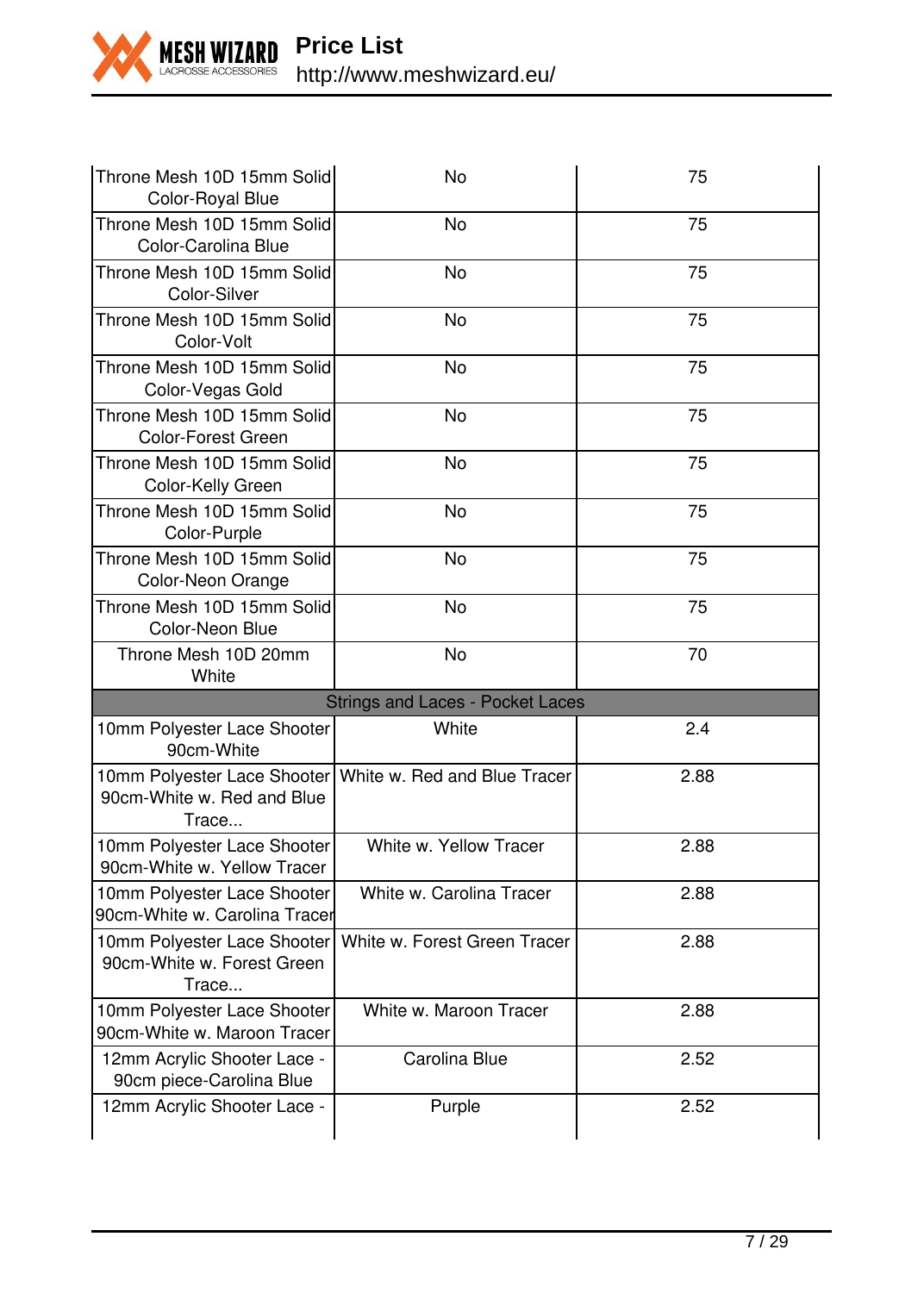

| 90cm piece-Purple                                                  |                                |      |
|--------------------------------------------------------------------|--------------------------------|------|
| 12mm Acrylic Shooter Lace -<br>90cm piece-Maroon                   | Maroon                         | 2.52 |
| 12mm Acrylic Shooter Lace -<br>90cm piece-Black and Rasta<br>Trace | <b>Black and Rasta Tracers</b> | 2.52 |
| 12mm Acrylic Shooter Lace -<br>90cm piece-Forest Green             | Forest Green                   | 2.52 |
| 12mm Acrylic Shooter Lace -<br>90cm piece-Kelly Green              | Kelly Green                    | 2.52 |
| 12mm Acrylic Shooter Lace -<br>90cm piece-Black                    | <b>Black</b>                   | 2.52 |
| 12mm Acrylic Shooter Lace -<br>90cm piece-Navy                     | Navy                           | 2.52 |
| 12mm Acrylic Shooter Lace -<br>90cm piece-Red                      | Red                            | 2.52 |
| 12mm Acrylic Shooter Lace -<br>90cm piece-Orange                   | Orange                         | 2.52 |
| 12mm Acrylic Shooter Lace -<br>90cm piece-Grey                     | Grey                           | 2.52 |
| 36" Nylon Shooters                                                 | <b>No</b>                      | 3    |
| MW Tier 3 Shooter Pack -<br><b>Black</b>                           | N <sub>o</sub>                 | 10   |
| MW Tier 3 Shooter Pack - Red                                       | No                             | 10   |
| MW Tier 3 Shooter Pack -<br>White                                  | No                             | 10   |
| Shooter Locks - 3 pcs.-Navy<br>Blue                                | <b>No</b>                      | 3    |
| Shooter Locks - 3 pcs.-Royal<br>Blue                               | No                             | 3    |
| Shooter Locks - 3 pcs.-Red                                         | <b>No</b>                      | 3    |
| Shooter Locks - 3 pcs.-Yellow                                      | <b>No</b>                      | 3    |
| Shooter Locks - 3 pcs.-White                                       | No                             | 3    |
| Shooter Locks - 3<br>pcs.-Heather Grey                             | No                             | 3    |
| Shooter Locks - 3 pcs.-Black                                       | <b>No</b>                      | 3    |
| Throne Fiber Shooters-Black                                        | No                             | 22.5 |
| Throne Fiber Shooters-White                                        | No                             | 22.5 |
| Throne Fiber Shooters-Yellow                                       | No                             | 22.5 |
|                                                                    |                                |      |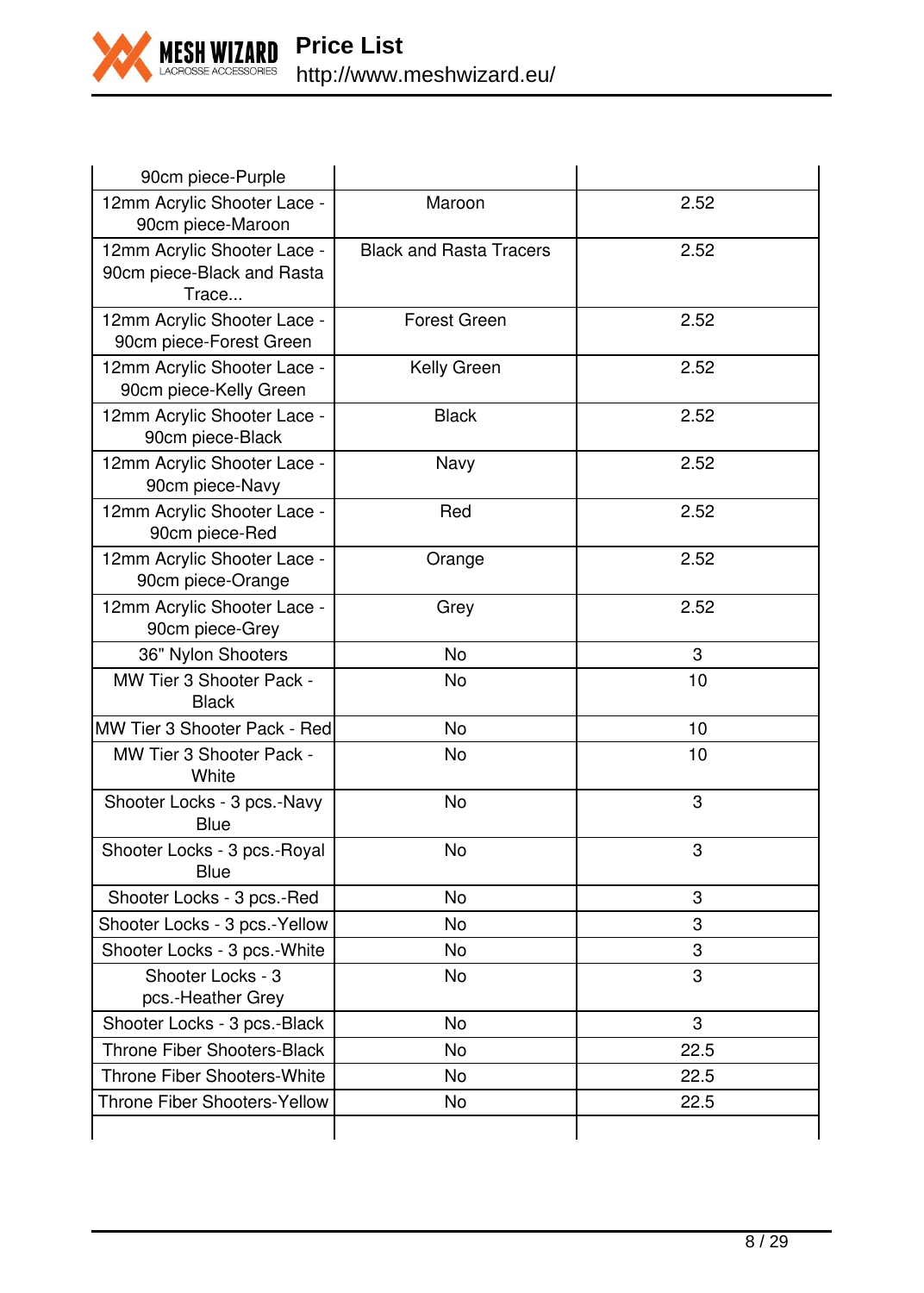

**Price List** http://www.meshwizard.eu/

| Throne Fiber Shooters-Orange                     | No                 | 22.5  |
|--------------------------------------------------|--------------------|-------|
| Throne Fiber Shooters-Red                        | <b>No</b>          | 22.5  |
| Throne Fiber Shooters-Royal<br>Blue              | <b>No</b>          | 22.5  |
| Throne Fiber Shooters-Kelly<br>Green             | <b>No</b>          | 22.5  |
| Tier 3 Shooter 50m Coil-White                    | No                 | 120   |
| Tier 3 Shooter 50m Coil-Black                    | <b>No</b>          | 120   |
|                                                  | Mesh - Goalie Mesh |       |
| 12D HT Nylon Goalie Extra<br><b>Hard Mesh</b>    | No.                | 50    |
| 12D HT Nylon Goalie Soft<br>Mesh                 | <b>No</b>          | 45    |
| 20D HT Nylon Box Goalie<br>Semi Soft Mesh        | <b>No</b>          | 75    |
| 20D HT Nylon Goalie Semi<br>Soft Mesh            | No                 | 65    |
| 20D HT Nylon Goalie Soft<br>Mesh                 | No                 | 42    |
| East Coast Mesh 12D Goalie                       | <b>No</b>          | 125   |
| Fber 12 Goalie Kit                               | N <sub>o</sub>     | 160   |
| Fber 12 Goalie Mesh                              | <b>No</b>          | 120   |
| Throne Mesh 12D Goalie<br><b>White-Black</b>     | N <sub>o</sub>     | 134.6 |
| Throne Mesh 12D Goalie<br>White-White            | No                 | 110   |
| Throne Mesh 12D Goalie<br>White-Kelly Green Fade | <b>No</b>          | 146.9 |
| Throne Mesh 17D Goalie<br>White                  | No                 | 100   |
|                                                  | Apparel - Hats     |       |
| Adrenaline 1801 Black<br>Premium Snapback        | No                 | 150   |
| Adrenaline 1801 Grey<br>Premium Snapback         | <b>No</b>          | 150   |
| Adrenaline 1812 Snapback<br>Hat                  | <b>No</b>          | 120   |
| Adrenaline Barry Rice Bucket<br>Hat              | No                 | 80    |
|                                                  |                    |       |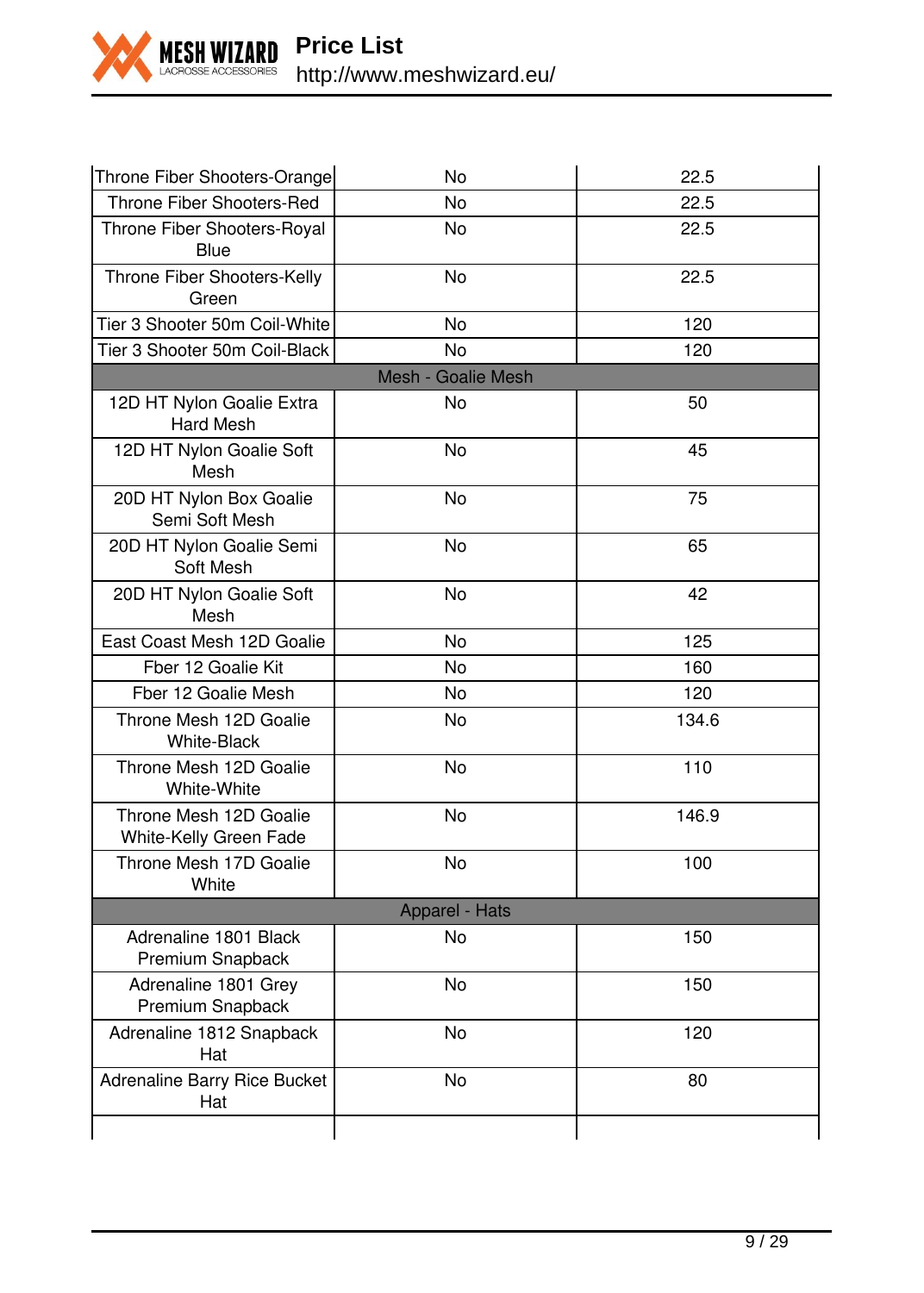

**Price List** http://www.meshwizard.eu/

| Adrenaline C.O.D Snapback<br>Hat                                   | No             | 120 |
|--------------------------------------------------------------------|----------------|-----|
| Adrenaline Cycle Snapback<br>Hat                                   | <b>No</b>      | 120 |
| Adrenaline Fade Snapback<br>Hat                                    | No             | 120 |
| <b>Adrenaline Maryland</b><br>Snapback Hat                         | No             | 120 |
| Adrenaline Olympus Blue<br>Snapback                                | No             | 100 |
| Adrenaline Ripper Bucket Hat                                       | <b>No</b>      | 125 |
| Adrenaline Rukus Classic<br>Snapback Hat Black w/ Grey             | No             | 125 |
| Adrenaline Rukus Classic<br>Snapback Hat Navy Blue w/<br>Vegas Gol | No             | 125 |
| Adrenaline Starz and Barz<br>Snapback Hat                          | No             | 125 |
| <b>Adrenaline Takeover</b><br>Snapback Hat                         | No             | 120 |
| Adrenaline Tango Snapback<br>Hat                                   | N <sub>o</sub> | 120 |
| Adrenaline Triumph Snapback<br>Hat                                 | <b>No</b>      | 120 |
| Adrenaline Troop 619<br>Snapback                                   | No             | 80  |
| Adrenaline Troop 619 Youth<br>Snapback Hat                         | No             | 80  |
| Adrenaline Vice Turbo<br>Snapback Hat                              | No             | 120 |
| <b>East Coast Dyes</b><br>Snapback-Neon Green                      | No             | 75  |
| <b>East Coast Dyes</b><br>Snapback-Carolina Blue                   | <b>No</b>      | 75  |
| StringKing Snapback-Dark<br><b>Brown</b>                           | <b>No</b>      | 80  |
| StringKing Snapback-Royal<br>Blue                                  | No             | 80  |
| StringKing Snapback-Lime<br>Green                                  | No             | 80  |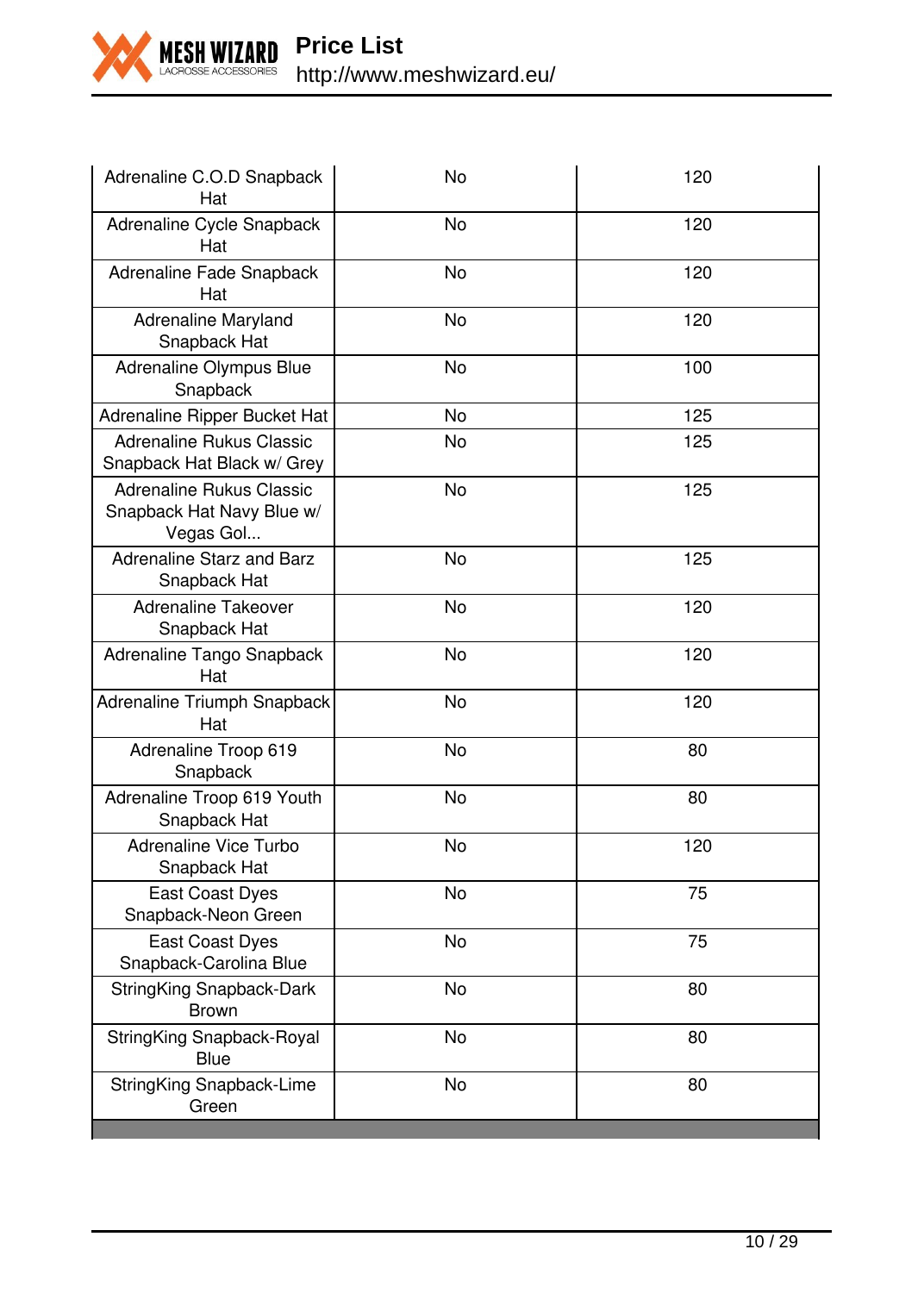

| <b>Apparel - Socks</b>                                                       |           |    |
|------------------------------------------------------------------------------|-----------|----|
| Adrenaline 2001 Mesh Top<br>Socks Green w/ Yellow                            | No        | 40 |
| Adrenaline Breast Cancer<br>Awareness Socks-White                            | <b>No</b> | 50 |
| <b>Adrenaline Breast Cancer</b><br>Awareness Socks-Pink                      | <b>No</b> | 50 |
| Adrenaline Carlsons Light<br><b>Brown Socks</b>                              | No        | 45 |
| Adrenaline Carlsons Neon<br>Pink w/ Blue Socks                               | <b>No</b> | 45 |
| <b>Adrenaline Carlsons</b><br>Socks-Black-Small/Medium:<br>Men's Shoe Siz    | No        | 45 |
| <b>Adrenaline Carlsons</b><br>Socks-White-Small/Medium:<br>Men's Shoe Siz    | No        | 45 |
| <b>Adrenaline Carlsons</b><br>Socks-Light<br>Blue-Small/Medium: Men's<br>Sho | No        | 45 |
| Adrenaline Carlsons<br>Socks-Yellow-Small/Medium:<br>Men's Shoe Si           | <b>No</b> | 45 |
| <b>Adrenaline Carlsons</b><br>Socks-Neon<br>Yellow-Small/Medium: Men's<br>Sh | No        | 45 |
| <b>Adrenaline Carlsons</b><br>Socks-Orange-Small/Medium:<br>Men's Shoe Si    | No        | 45 |
| <b>Adrenaline Carlsons</b><br>Socks-Red-Small/Medium:<br>Men's Shoe Size     | No        | 45 |
| <b>Adrenaline Carlsons</b><br>Socks-Forest<br>Green-Small/Medium: Men's<br>S | <b>No</b> | 45 |
| <b>Adrenaline Carlsons</b><br>Socks-Navy<br>Blue-Small/Medium: Men's         | No        | 45 |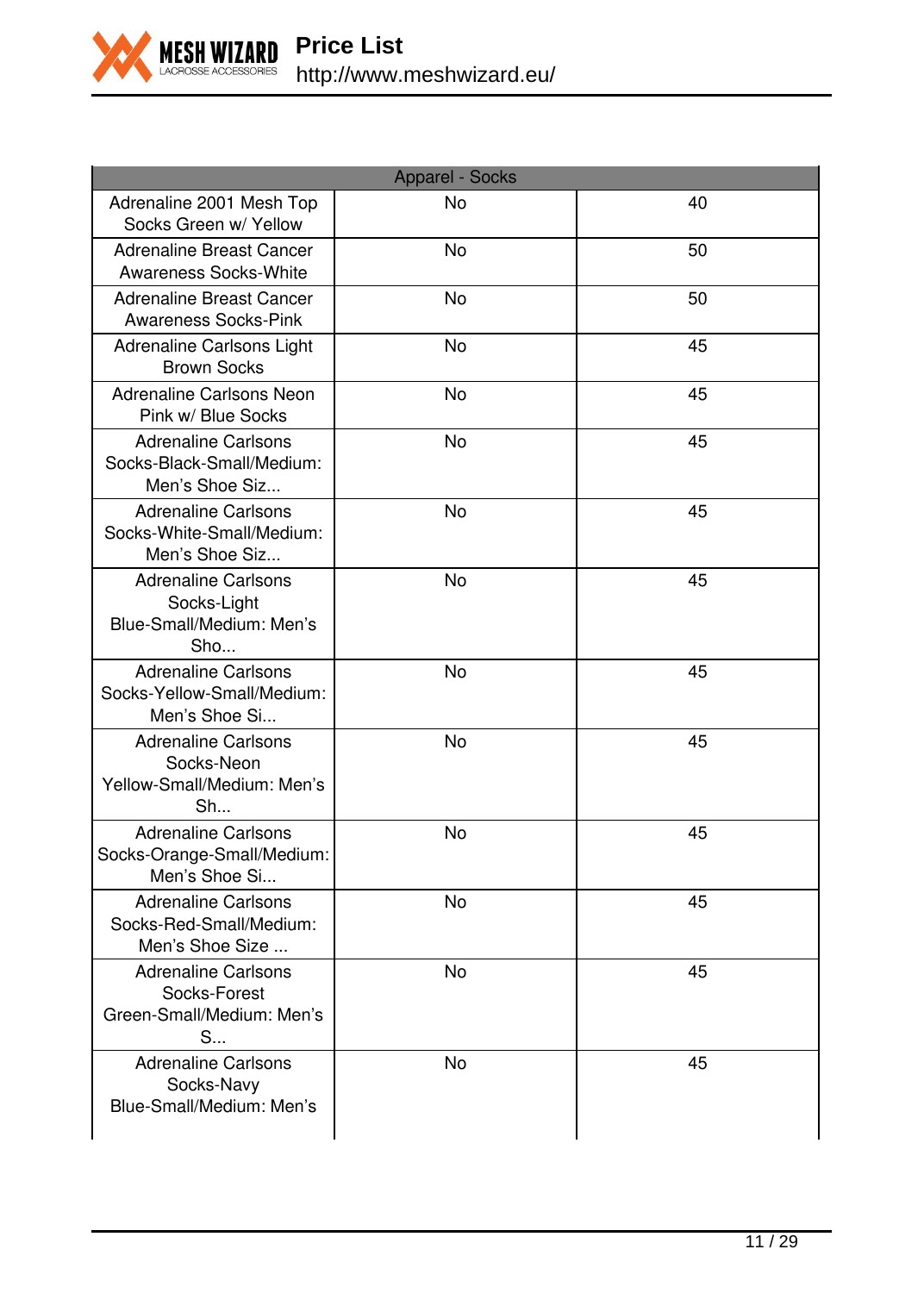

| Shoe                                                                         |                |    |
|------------------------------------------------------------------------------|----------------|----|
| <b>Adrenaline Carlsons</b><br>Socks-Royal<br>Blue-Small/Medium: Men's<br>Sho | No             | 45 |
| <b>Adrenaline Carlsons</b><br>Socks-Kelly<br>Green-Small/Medium: Men's<br>Sh | <b>No</b>      | 45 |
| <b>Adrenaline Carlsons</b><br>Socks-Maroon-Small/Medium:<br>Men's Shoe Si    | <b>No</b>      | 45 |
| <b>Adrenaline Carlsons</b><br>Socks-Heather<br>Grey-Small/Medium: Men's<br>S | No             | 45 |
| Adrenaline Carlsons<br>Socks-Pink-Small/Medium:<br>Men's Shoe Size           | N <sub>o</sub> | 45 |
| <b>Adrenaline Carlsons</b><br>Socks-Black-Large/X-Large:<br>Men's Shoe Si    | <b>No</b>      | 45 |
| <b>Adrenaline Carlsons</b><br>Socks-White-Large/X-Large:<br>Men's Shoe Si    | No             | 45 |
| <b>Adrenaline Carlsons</b><br>Socks-Light<br>Blue-Large/X-Large: Men's<br>Sh | No             | 45 |
| <b>Adrenaline Carlsons</b><br>Socks-Yellow-Large/X-Large:<br>Men's Shoe S    | No             | 45 |
| <b>Adrenaline Carlsons</b><br>Socks-Neon<br>Yellow-Large/X-Large: Men's<br>S | <b>No</b>      | 45 |
| <b>Adrenaline Carlsons</b><br>Socks-Orange-Large/X-Large:<br>Men's Shoe S    | <b>No</b>      | 45 |
| <b>Adrenaline Carlsons</b><br>Socks-Red-Large/X-Large:<br>Men's Shoe Size    | <b>No</b>      | 45 |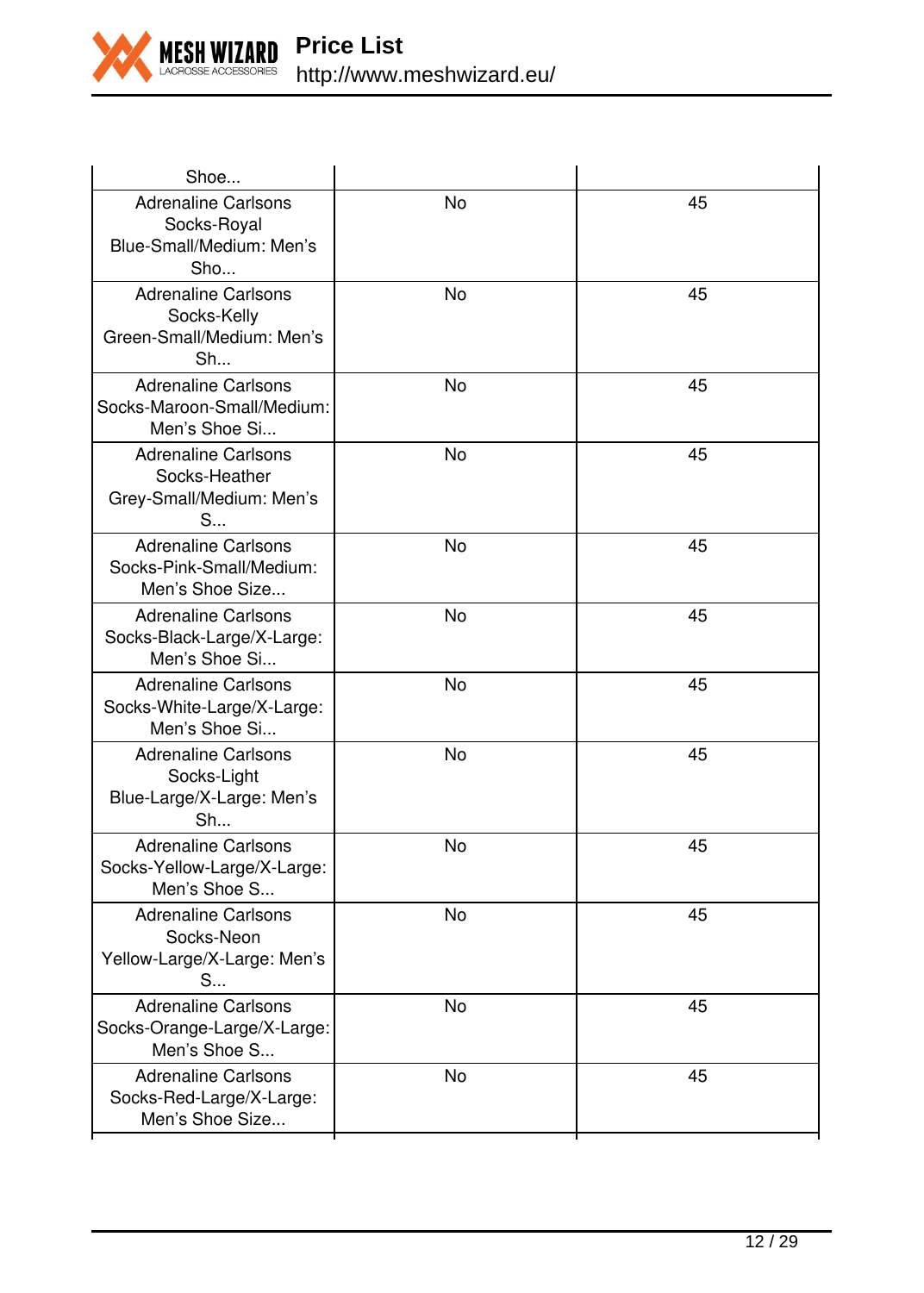

| <b>Adrenaline Carlsons</b><br>Socks-Forest<br>Green-Large/X-Large: Men's<br>$\cdots$ | No        | 45  |
|--------------------------------------------------------------------------------------|-----------|-----|
| <b>Adrenaline Carlsons</b><br>Socks-Navy<br>Blue-Large/X-Large: Men's<br>Sho         | No        | 45  |
| <b>Adrenaline Carlsons</b><br>Socks-Royal<br>Blue-Large/X-Large: Men's<br>Sh         | No        | 45  |
| <b>Adrenaline Carlsons</b><br>Socks-Kelly<br>Green-Large/X-Large: Men's<br>S         | No        | 45  |
| <b>Adrenaline Carlsons</b><br>Socks-Maroon-Large/X-Large:<br>Men's Shoe S            | No        | 45  |
| <b>Adrenaline Carlsons</b><br>Socks-Heather<br>Grey-Large/X-Large: Men's             | No        | 45  |
| <b>Adrenaline Carlsons</b><br>Socks-Pink-Large/X-Large:<br>Men's Shoe Siz            | No        | 45  |
| <b>Adrenaline Carlsons</b><br>Socks-Dark<br>Brown-Small/Medium: Men's<br>Sho         | <b>No</b> | 45  |
| <b>Adrenaline Carlsons</b><br>Socks-Dark<br>Brown-Large/X-Large: Men's<br>Sh         | <b>No</b> | 45  |
| Adrenaline Data Performance<br>Socks - Mamba 3<br>pack-Small/Mediu                   | <b>No</b> | 110 |
| Adrenaline Heart & Sole<br><b>Awareness Socks</b>                                    | No        | 50  |
| Adrenaline Heavy Camo<br><b>Meshtop Socks</b>                                        | No        | 45  |
| Adrenaline J-Train Black<br>Socks - 2 pack                                           | No        | 80  |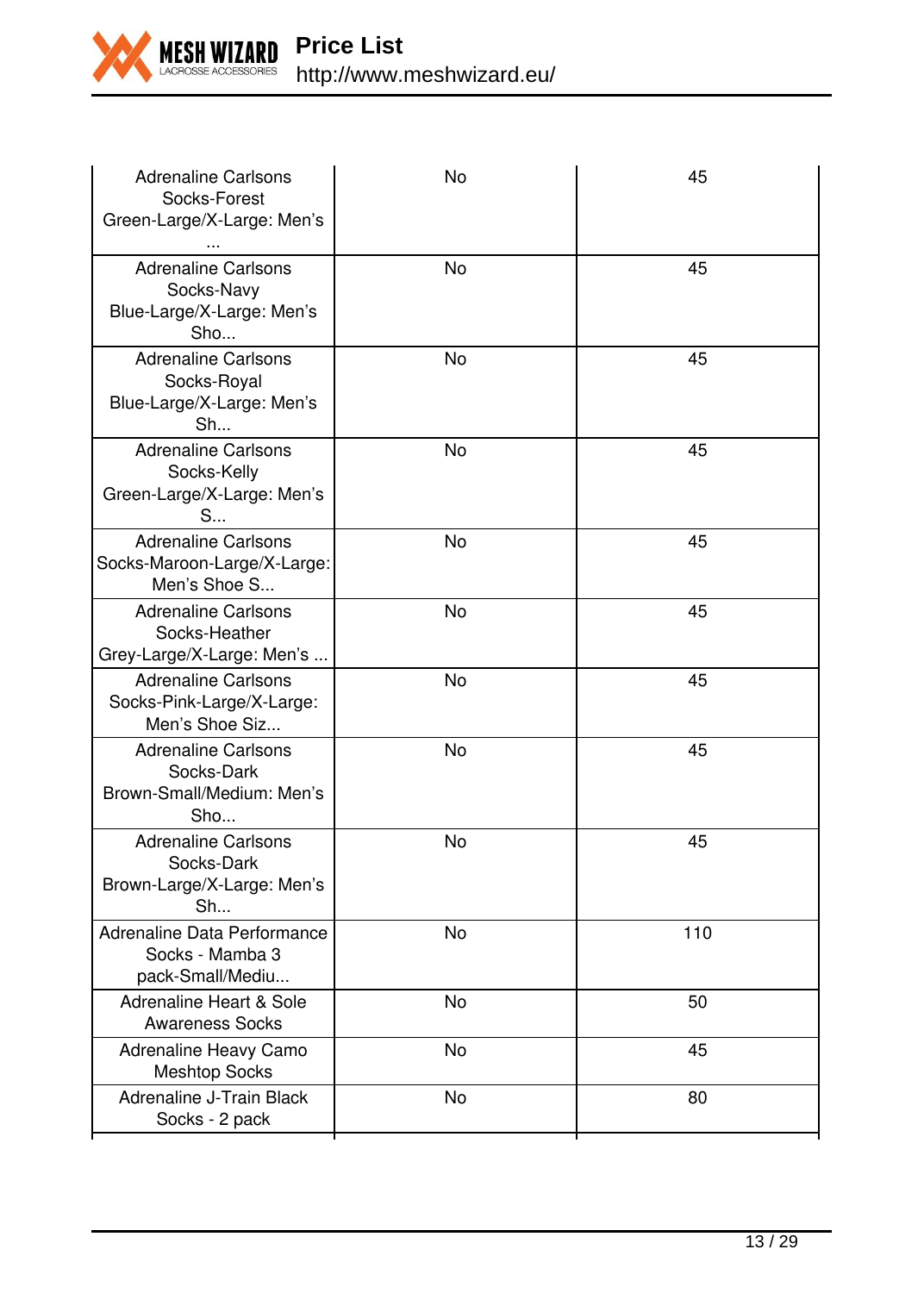

| Adrenaline J-Train Eclipse<br>Neon Yellow w/ Black                 | No        | 45 |
|--------------------------------------------------------------------|-----------|----|
| Adrenaline J-Train Electric<br>Orange Socks - 2<br>pack-Large/X-La | <b>No</b> | 80 |
| Adrenaline J-Train Electric<br>Yellow Socks - 2<br>pack-Large/X-La | No        | 80 |
| Adrenaline J-Train Lime w.<br><b>White Socks</b>                   | <b>No</b> | 45 |
| Adrenaline J-Train Pink w/<br><b>White Socks</b>                   | No        | 45 |
| Adrenaline J-Train Red w/<br><b>White Socks</b>                    | <b>No</b> | 45 |
| Adrenaline J-Train Royal Blue<br>Socks - 2 pack                    | No        | 80 |
| Adrenaline J-Train Royal Blue<br>w/ White Socks                    | No        | 45 |
| Adrenaline J-Train White +<br><b>Brownish Red Socks</b>            | No        | 40 |
| Adrenaline Strife Technical<br>Socks Green                         | No        | 80 |
| Adrenaline Strife Technical<br>Socks Navy Blue                     | <b>No</b> | 80 |
| Adrenaline Strife Technical<br>Socks Orange                        | No        | 80 |
| Adrenaline Strife Technical<br>Socks Red                           | <b>No</b> | 80 |
| Adrenaline Strife Technical<br>Socks White w/ Black                | No        | 80 |
| Adrenaline Vendetta Socks -<br>Droid Gold-Medium/Large<br>(M/L)    | No        | 60 |
| Adrenaline Vendetta Socks -<br>Master Red-Small/Medium:<br>Men's S | No        | 60 |
| Adrenaline Vendetta Socks -<br>Rogue Orange-Large/X-Large:<br>Men' | No        | 60 |
| Data Mamba Performance<br>Socks White w/ Black -                   | No        | 50 |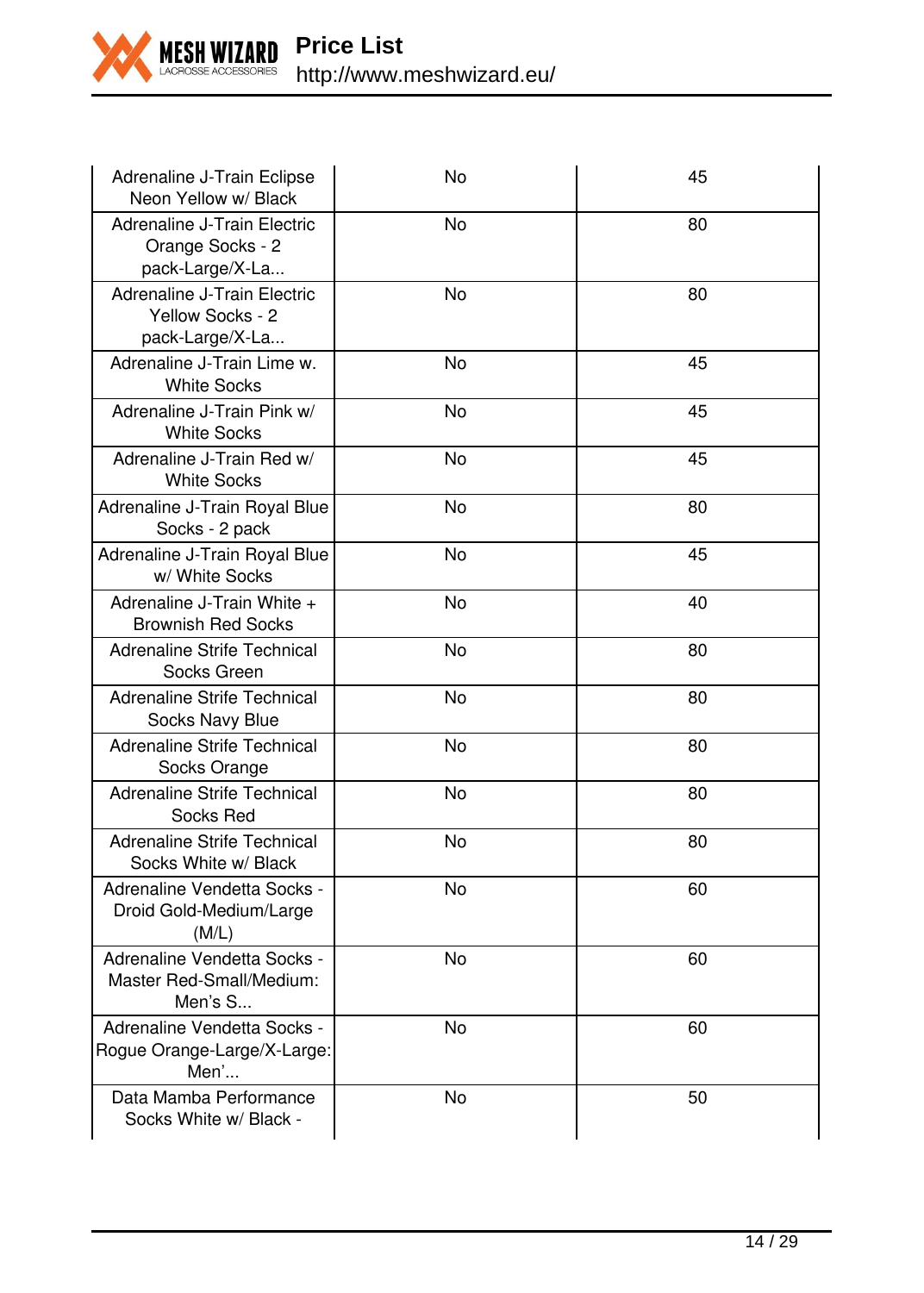

| Adrenaline                                            |                    |     |
|-------------------------------------------------------|--------------------|-----|
| Data Performance Socks<br>Yellow Gold - Adrenaline    | No                 | 55  |
|                                                       | Apparel - T-shirts |     |
| Adrenaline Bolt Tshirt-Extra<br>Large (XL)            | No                 | 80  |
| Adrenaline Clark Kent Camo<br>Tshirt-Medium (M)       | No                 | 80  |
| Adrenaline Clark Kent Camo<br>Tshirt-Extra Large (XL) | No                 | 80  |
| Adrenaline Corpo Tee-Medium<br>(M)                    | No                 | 125 |
| Adrenaline Corpo Tee-Large<br>(L)                     | No                 | 125 |
| Adrenaline Corpo Tee-Extra<br>Large (XL)              | No                 | 125 |
| Adrenaline Cruz Red and<br>White Tshirt-Large (L)     | No                 | 80  |
| Adrenaline Fade Grey<br>Tshirt-Large (L)              | No                 | 80  |
| Adrenaline Fade Grey<br>Tshirt-Medium (M)             | No                 | 80  |
| Adrenaline Fade Navy Blue<br>Tshirt-Large (L)         | No                 | 80  |
| <b>Adrenaline Good Vibes</b><br>Tank-Large (L)        | No                 | 80  |
| <b>Adrenaline Good Vibes</b><br>Tank-Medium (M)       | No                 | 80  |
| Adrenaline Good Vibes Tshirt<br>Pocket-Medium (M)     | No                 | 80  |
| Adrenaline Good Vibes Tshirt<br>Pocket-Large (L)      | No                 | 80  |
| Adrenaline Homage<br>Tshirt-Large (L)                 | No                 | 80  |
| Adrenaline Homage<br>Tshirt-Extra Large (XL)          | <b>No</b>          | 80  |
| Adrenaline Krumcake Grey<br>Tshirt-Small (S)          | No                 | 80  |
| Adrenaline Krumcake Grey<br>Tshirt-Medium (M)         | No                 | 80  |
|                                                       |                    |     |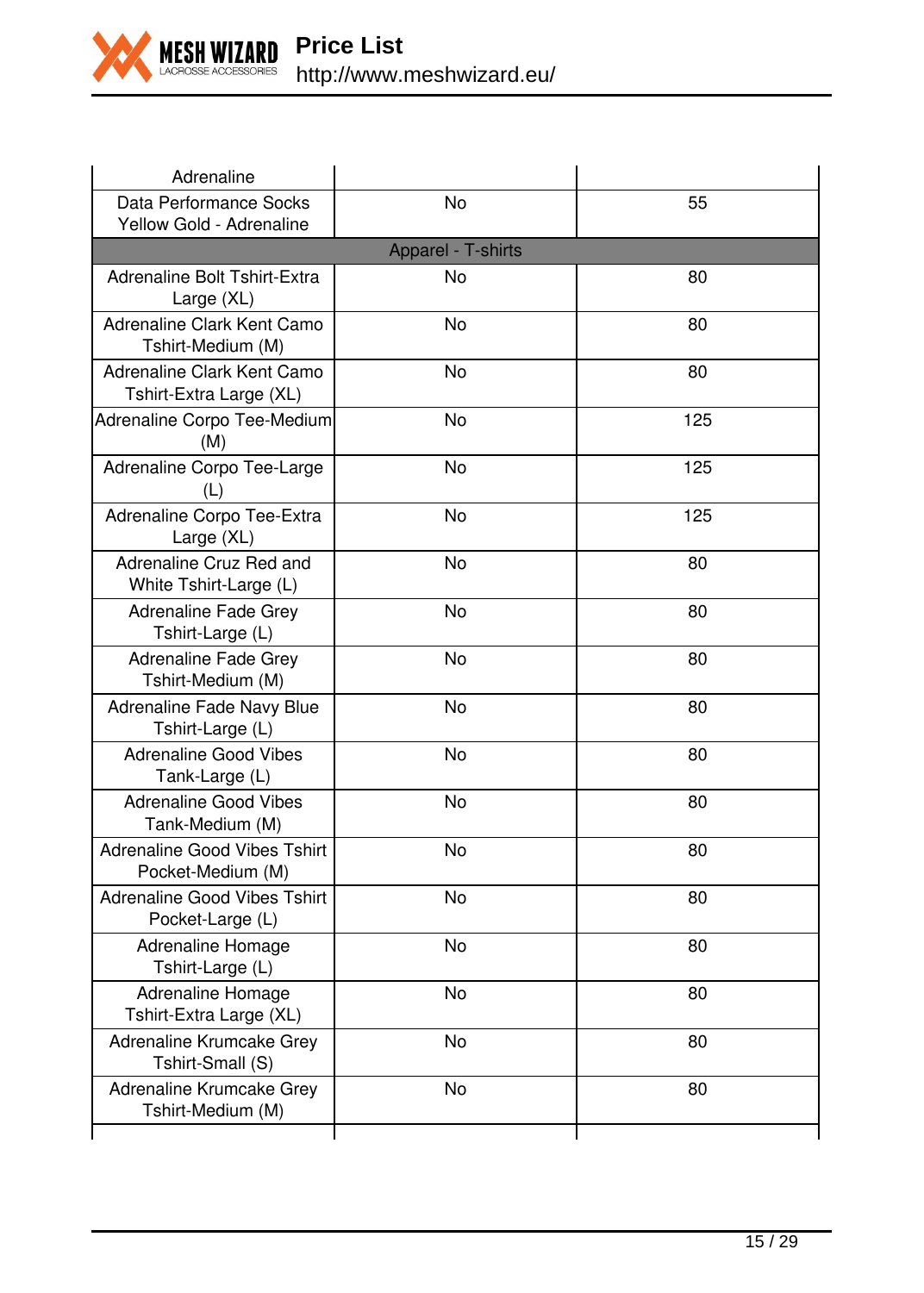

| Adrenaline Ogre Red<br>Tshirt-Medium (M)                   | No                                | 80  |
|------------------------------------------------------------|-----------------------------------|-----|
| Adrenaline Ogre Red<br>Tshirt-Large (L)                    | <b>No</b>                         | 80  |
| Adrenaline Ogre Royal Blue<br>Tshirt-Large (L)             | <b>No</b>                         | 80  |
| Adrenaline Ogre Royal Blue<br>Tshirt-Medium (M)            | No                                | 80  |
| <b>Adrenaline Real Deal</b><br>Tshirt-Large (L)            | <b>No</b>                         | 80  |
| Adrenaline Real Deal<br>Tshirt-Extra Large (XL)            | <b>No</b>                         | 80  |
| Adrenaline Strife 1.0 Tech Tee<br>Shooter-Small (S)        | No                                | 100 |
| Adrenaline Strife 1.0 Tech Tee<br>Shooter-Medium (M)       | <b>No</b>                         | 100 |
| Adrenaline Strife 1.0 Tech Tee<br>Shooter-Large (L)        | <b>No</b>                         | 100 |
| Adrenaline Strife 1.0 Tech Tee<br>Shooter-Extra Large (XL) | No                                | 100 |
| Adrenaline Vice Turbo<br>Tshirt-Medium (M)                 | <b>No</b>                         | 80  |
| Adrenaline Vice Turbo<br>Tshirt-Extra Large (XL)           | No                                | 80  |
| Throne Army Tee-Large (L)                                  | No                                | 60  |
| Throne Army Tee-Extra Large<br>(XL)                        | No                                | 60  |
| Throne Legion Tee-Large (L)                                | No                                | 60  |
| Throne Legion Tee-Extra<br>Large (XL)                      | <b>No</b>                         | 60  |
|                                                            | Apparel - Hoodies and Sweatshirts |     |
| Adrenaline Danger Zone Navy<br>Hoody-Extra Large (XL)      | No                                | 120 |
| Adrenaline Danger Zone Navy<br>Hoody-Large (L)             | <b>No</b>                         | 120 |
| Adrenaline Turbo Grey<br>Hoody-Extra Large (XL)            | No                                | 120 |
| Adrenaline Turbo Grey<br>Hoody-Medium (M)                  | No                                | 120 |
| Adrenaline Turbo Navy                                      | No                                | 120 |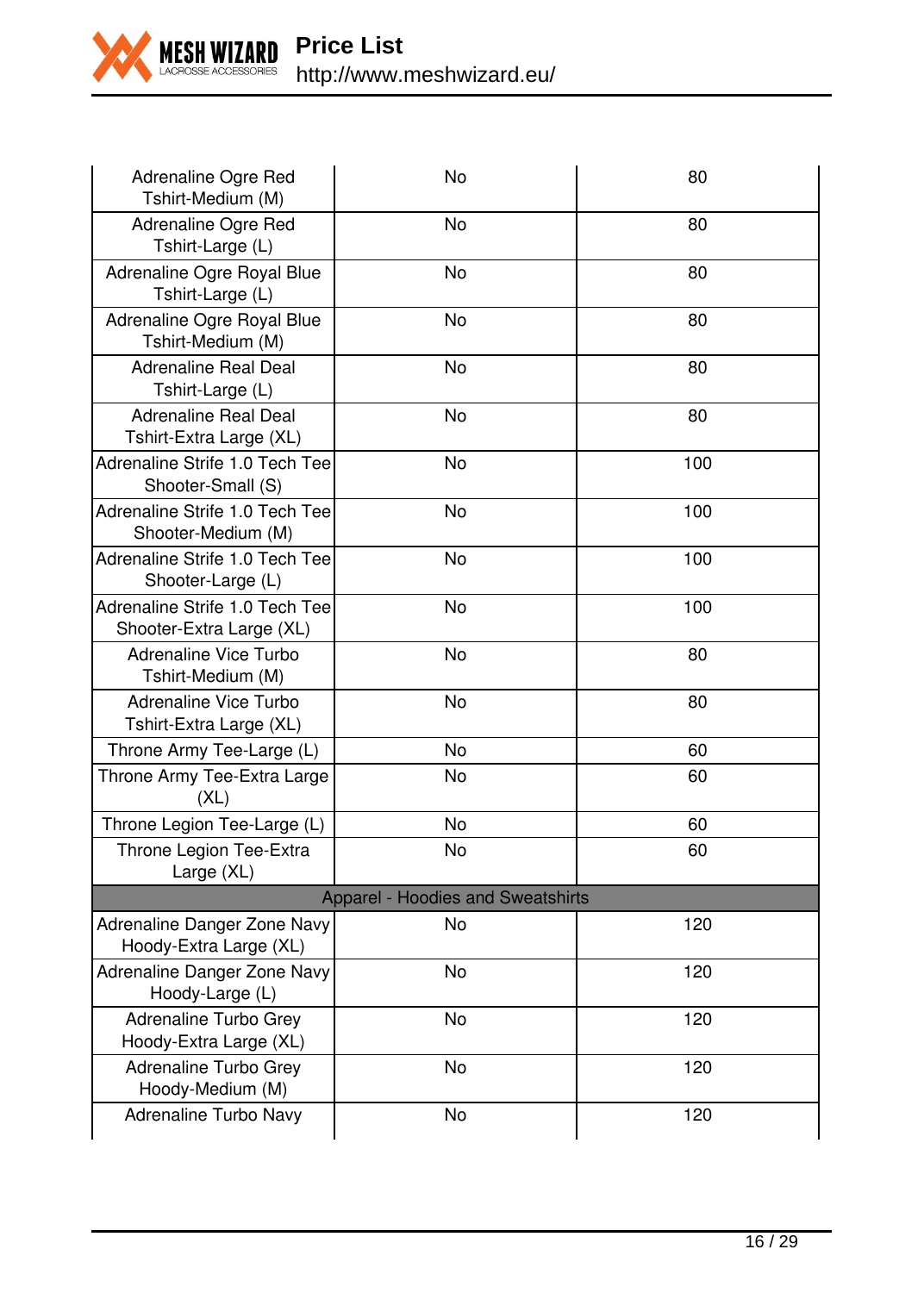

| Hoody-Extra Large (XL)                                             |                                           |     |
|--------------------------------------------------------------------|-------------------------------------------|-----|
| Hoodie Corporate Navy Blue -<br>Adrenaline-Large (L)               | No                                        | 120 |
| Hoodie Corporate Navy Blue -<br>Adrenaline-Extra Large (XL)        | <b>No</b>                                 | 120 |
| Montezuma Zip-up Hoodie<br>Navy Blue - Adrenaline-Extra<br>Large ( | <b>No</b>                                 | 120 |
|                                                                    | Leathers and Runners - Stringing Supplies |     |
| Beaver Leathers - 4 Pack -<br>24" or 36"-24"/61cm                  | No                                        | 110 |
| Beaver Leathers - 4 Pack -<br>24" or 36"-36"/91cm                  | No                                        | 110 |
| G3 Runners - 4 pcs.-Black                                          | No                                        | 80  |
| G3 Runners - 4 pcs.-White                                          | <b>No</b>                                 | 80  |
| G3 Runners - 4 pcs.-Yellow                                         | No                                        | 80  |
| G3 Runners - 4 pcs.-Orange                                         | No                                        | 80  |
| G3 Runners - 4 pcs.-Red                                            | <b>No</b>                                 | 80  |
| G3 Runners - 4 pcs.-Hawaiian<br>Blue                               | No                                        | 80  |
| Go4 Leathers 26" - set of<br>4-Black                               | No                                        | 45  |
| Go4 Leathers 26" - set of<br>4-White                               | No                                        | 45  |
| Go4 Leathers 26" - set of<br>4-Yellow                              | <b>No</b>                                 | 45  |
| Go4 Leathers 26" - set of<br>4-Orange                              | <b>No</b>                                 | 45  |
| Go4 Leathers 26" - set of<br>4-Red                                 | No                                        | 45  |
| Go4 Leathers 26" - set of<br>4-Forest Green                        | <b>No</b>                                 | 45  |
| Go4 Leathers 26" - set of<br>4-Royal Blue                          | No                                        | 45  |
| Go4 Leathers 26" - set of<br>4-Purple                              | No                                        | 45  |
| Go4 Leathers 26" - set of<br>4-Bright Blue                         | <b>No</b>                                 | 45  |
| Go4 Leathers 26" - set of<br>4-Bright Green                        | No                                        | 45  |
|                                                                    |                                           |     |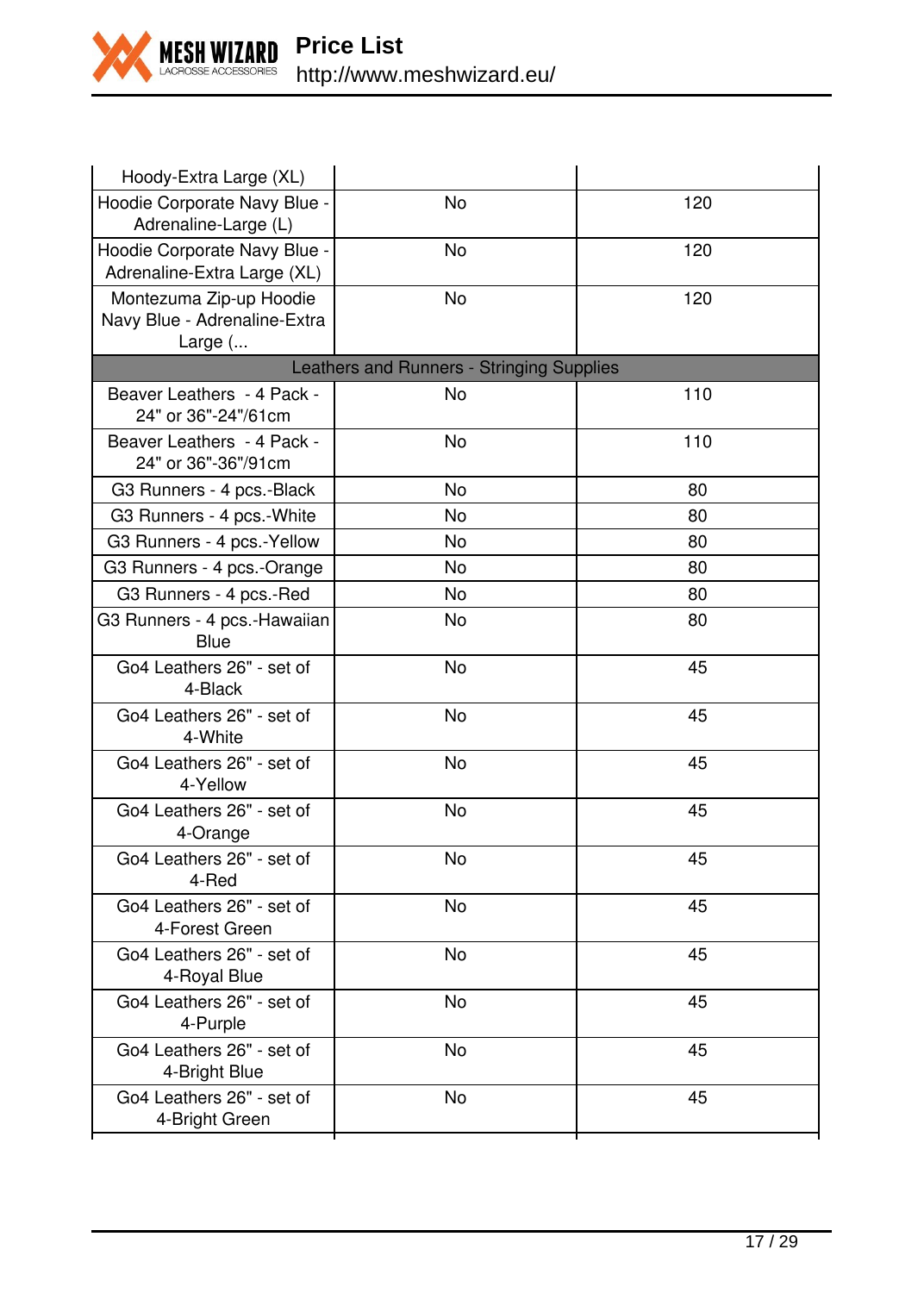

| Go4 Leathers 26" - set of<br>4-Light Brown                       | No                            | 45  |
|------------------------------------------------------------------|-------------------------------|-----|
| Jimalax 36" Goalie Leathers -<br>pack of 4-White                 | No                            | 55  |
| Jimalax 36" Goalie Leathers -<br>pack of 4-Black                 | No                            | 55  |
| Lacrosse Leathers 24" -<br>single-Black                          | No                            | 18  |
| Lacrosse Leathers 24" -<br>single-White                          | <b>No</b>                     | 18  |
| Lacrosse Leathers 24" -<br>single-Red                            | <b>No</b>                     | 18  |
| Lacrosse Leathers 24" -<br>single-Yellow                         | No                            | 18  |
|                                                                  | Home - Root                   |     |
| Bottle Caps 10 pieces                                            | No                            | 19  |
| Cap and Cork stands - two<br>sizes-Small bases - fits 5          | <b>No</b>                     | 26  |
| Cap and Cork stands - two<br>sizes-Medium bases - fits 3         | No                            | 26  |
| Hobby Holder complete<br>painting handle-Black-Black             | No                            | 92  |
| Hobby Holder complete<br>painting<br>handle-Midnight-Purple      | No                            | 92  |
| Hobby Holder complete<br>painting handle-Fresh<br>Green-Sky Blue | No                            | 92  |
| Hobby Holder Grip Mod<br>1-Neon Blue                             | No                            | 34  |
|                                                                  | East Coast Mesh - Mesh Brands |     |
| East Coast Mesh 15mm 10D                                         | No                            | 105 |
| East Coast Mesh 20mm 10D                                         | No                            | 105 |
| East Coast Mesh 6D Monster<br>Mesh                               | No                            | 100 |
| East Coast Mesh Limited<br>Edition 15mm 10D Fire Striker         | <b>No</b>                     | 120 |
| East Coast Mesh Solid Color<br>15mm 10D-Orange                   | No                            | 75  |
| East Coast Mesh Solid Color                                      | <b>No</b>                     | 75  |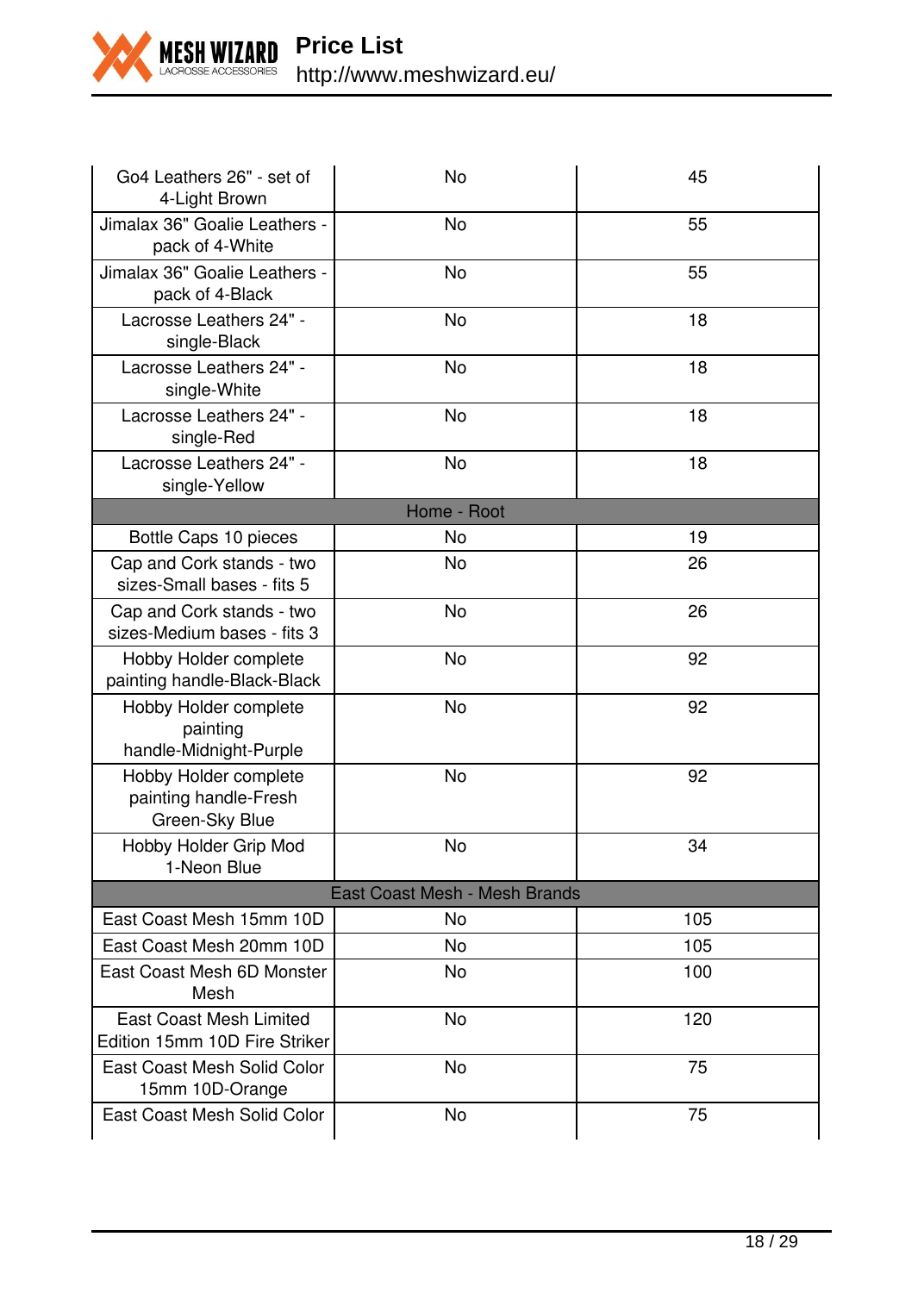

| 15mm 10D-Purple                                 |                                 |     |
|-------------------------------------------------|---------------------------------|-----|
| East Coast Mesh Solid Color<br>15mm 10D-Red     | No                              | 75  |
| ECM Black 10D 15mm                              | No                              | 80  |
| ECM Black 10D 20mm                              | No                              | 105 |
| <b>ECM Black 6D Monster Mesh</b>                | No                              | 80  |
|                                                 | Accessories - Player Essentials |     |
| <b>ECD Athletic Tape-Black</b>                  | No                              | 15  |
| ECD Athletic Tape-Light Blue                    | No                              | 15  |
| ECD Athletic Tape-Orange                        | No                              | 15  |
| <b>ECD Athletic Tape-Red</b>                    | No                              | 15  |
| ECD Athletic Tape-Navy Blue                     | No                              | 15  |
| <b>ECD Athletic Tape-Kelly Green</b>            | <b>No</b>                       | 15  |
| ECD Athletic Tape-Royal Blue                    | <b>No</b>                       | 15  |
| Lax Wax Tube                                    | <b>No</b>                       | 55  |
| Micro Blazer - Stringer's<br>Necessity          | <b>No</b>                       | 20  |
| Odor Gladiator<br>Deodorizer-Black              | No                              | 65  |
| Odor Gladiator<br>Deodorizer-White              | No                              | 65  |
| <b>Odor Gladiator</b><br>Deodorizer-Neon Green  | <b>No</b>                       | 65  |
| <b>Odor Gladiator</b><br>Deodorizer-Yellow      | No                              | 65  |
| <b>Odor Gladiator</b><br>Deodorizer-Neon Yellow | <b>No</b>                       | 65  |
| <b>Odor Gladiator</b><br>Deodorizer-Vegas Gold  | <b>No</b>                       | 65  |
| <b>Odor Gladiator</b><br>Deodorizer-Neon Pink   | No                              | 65  |
| <b>Odor Gladiator</b><br>Deodorizer-Orange      | <b>No</b>                       | 65  |
| Odor Gladiator<br>Deodorizer-Neon Orange        | No                              | 65  |
| Odor Gladiator<br>Deodorizer-Red                | <b>No</b>                       | 65  |
| Odor Gladiator<br>Deodorizer-Navy Blue          | <b>No</b>                       | 65  |
|                                                 |                                 |     |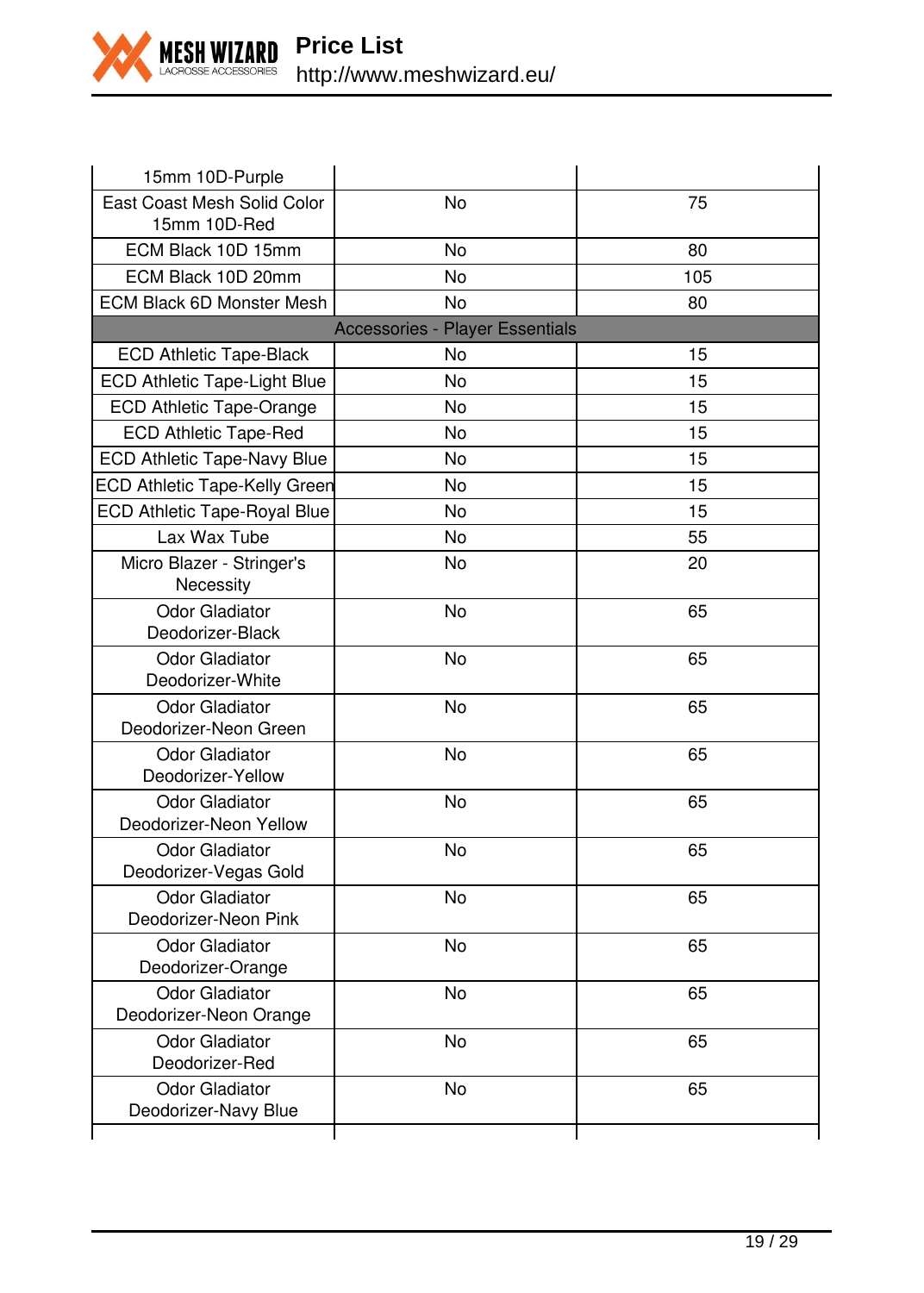

| <b>Odor Gladiator</b><br>Deodorizer-Royal Blue         | No        | 65  |
|--------------------------------------------------------|-----------|-----|
| Odor Gladiator<br>Deodorizer-Kelly Green               | <b>No</b> | 65  |
| <b>Odor Gladiator</b><br>Deodorizer-Carolina Blue      | No        | 65  |
| <b>Odor Gladiator</b><br>Deodorizer-Purple             | No        | 65  |
| <b>Odor Gladiator</b><br>Deodorizer-Silver             | <b>No</b> | 65  |
| Odor Gladiator<br>Deodorizer-Pink                      | <b>No</b> | 65  |
| <b>Odor Gladiator</b><br>Deodorizer-Sand               | <b>No</b> | 65  |
| <b>Odor Gladiator</b><br>Deodorizer-Army Green         | No        | 65  |
| <b>Odor Gladiator</b><br>Deodorizer-Neon Purple        | No        | 65  |
| Odor Gladiator Linen Shield<br>Replacement             | No        | 33  |
| SISU Fresh - mouthguard<br>spray                       | <b>No</b> | 50  |
| SISU Mouthguard Case                                   | No        | 55  |
| SISU Mouthguard Heat Pack                              | No        | 30  |
| SISU NextGen 1.6mm<br>Mouthguard Large-Purple          | <b>No</b> | 150 |
| SISU NextGen 1.6mm<br>Mouthguard Large-Red             | <b>No</b> | 150 |
| SISU NextGen 1.6mm<br>Mouthguard Large-Neon Pink       | No        | 150 |
| SISU NextGen 1.6mm<br>Mouthguard Large-Light Blue      | No        | 150 |
| SISU NextGen 1.6mm<br>Mouthguard Large-White           | No        | 150 |
| SISU NextGen 1.6mm<br>Mouthguard Large-Royal Blue      | <b>No</b> | 150 |
| SISU NextGen 1.6mm<br>Mouthguard Large-Forest<br>Green | No        | 150 |
| SISU NextGen 1.6mm                                     | No        | 150 |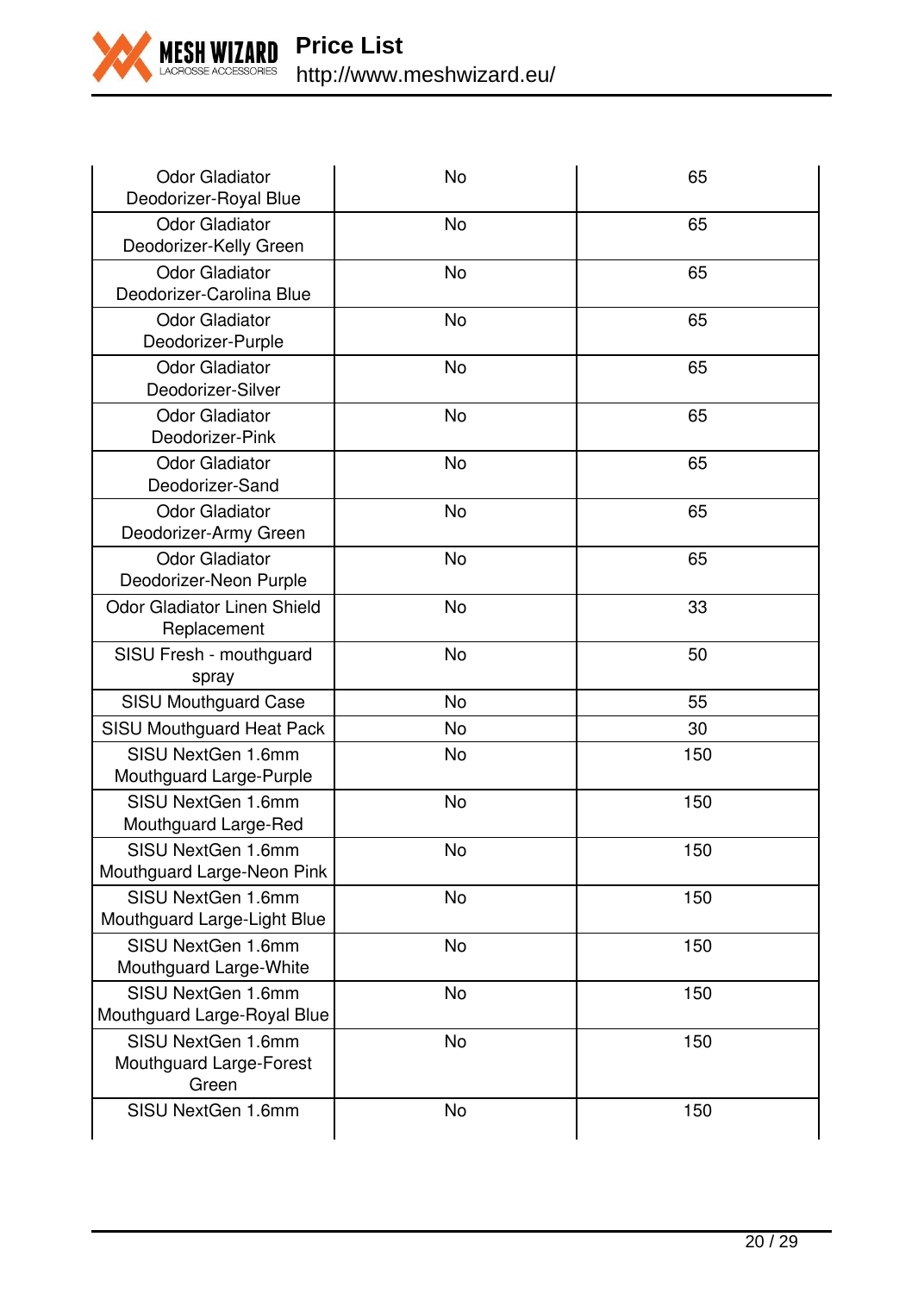

| Mouthguard Large-Yellow                                 |           |     |
|---------------------------------------------------------|-----------|-----|
| SISU NextGen 1.6mm<br>Mouthguard Large-Orange           | No        | 150 |
| SISU NextGen 1.6mm<br>Mouthguard Large-Bright<br>Green  | <b>No</b> | 150 |
| SISU NextGen 1.6mm<br>Mouthguard Large-Teal             | <b>No</b> | 150 |
| SISU NextGen 1.6mm<br>Mouthguard Large-Black            | No        | 150 |
| SISU NextGen 1.6mm<br>Mouthguard Large-Navy Blue        | No        | 150 |
| SISU NextGen 1.6mm<br>Mouthguard Large-Volt             | <b>No</b> | 150 |
| SISU NextGen 1.6mm<br>Mouthguard Large-Maroon           | <b>No</b> | 150 |
| SISU NextGen 1.6mm<br>Mouthguard Large-Lavender         | No        | 150 |
| SISU NextGen 1.6mm<br>Mouthguard Medium-Purple          | No        | 150 |
| SISU NextGen 1.6mm<br>Mouthguard Medium-Red             | <b>No</b> | 150 |
| SISU NextGen 1.6mm<br>Mouthquard Medium-Neon<br>Pink    | <b>No</b> | 150 |
| SISU NextGen 1.6mm<br>Mouthguard Medium-Light<br>Blue   | No        | 150 |
| SISU NextGen 1.6mm<br>Mouthguard Medium-White           | <b>No</b> | 150 |
| SISU NextGen 1.6mm<br>Mouthguard Medium-Black           | <b>No</b> | 150 |
| SISU NextGen 1.6mm<br>Mouthguard Medium-Royal<br>Blue   | No        | 150 |
| SISU NextGen 1.6mm<br>Mouthguard Medium-Forest<br>Green | No        | 150 |
| SISU NextGen 1.6mm<br>Mouthguard Medium-Yellow          | <b>No</b> | 150 |
| SISU NextGen 1.6mm                                      | <b>No</b> | 150 |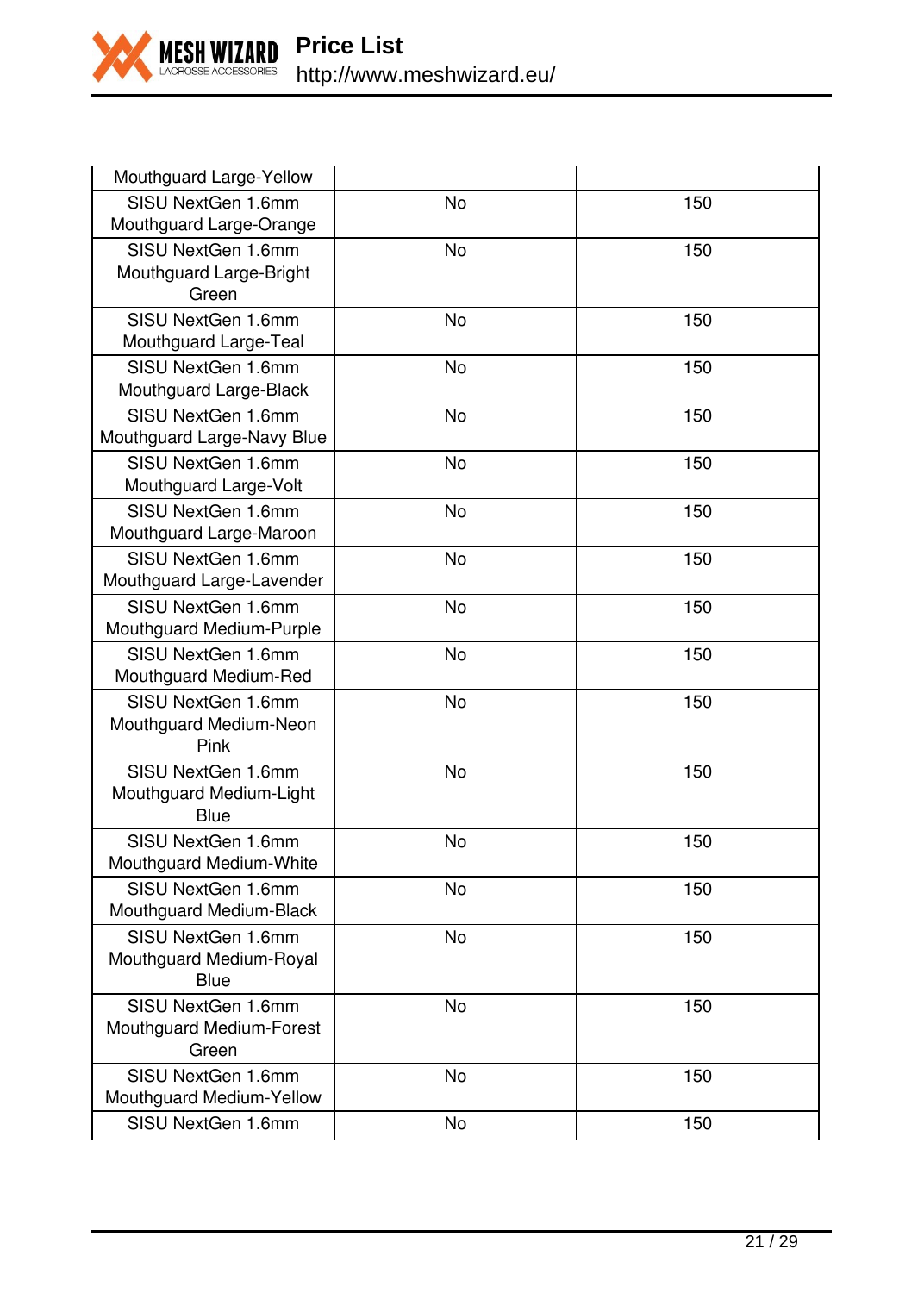

| Mouthguard Medium-Orange                                |           |     |
|---------------------------------------------------------|-----------|-----|
| SISU NextGen 1.6mm<br>Mouthquard Medium-Bright<br>Green | No        | 150 |
| SISU NextGen 1.6mm<br>Mouthguard Medium-Teal            | <b>No</b> | 150 |
| SISU NextGen 1.6mm<br>Mouthguard Medium-Navy<br>Blue    | No        | 150 |
| SISU NextGen 1.6mm<br>Mouthguard Medium-Volt            | No        | 150 |
| SISU NextGen 1.6mm<br>Mouthguard Medium-Maroon          | No        | 150 |
| SISU NextGen 1.6mm<br>Mouthguard Medium-Lavender        | <b>No</b> | 150 |
| SISU NextGen Max 2.4mm<br>Mouthguard-Black              | No        | 175 |
| SISU NextGen Max 2.4mm<br>Mouthguard-White              | No        | 175 |
| SISU NextGen Max 2.4mm<br>Mouthguard-Light Blue         | No        | 175 |
| SISU NextGen Max 2.4mm<br>Mouthguard-Neon Pink          | <b>No</b> | 175 |
| SISU NextGen Max 2.4mm<br>Mouthguard-Red                | No        | 175 |
| SISU NextGen Max 2.4mm<br>Mouthguard-Purple             | <b>No</b> | 175 |
| SISU NextGen Max 2.4mm<br>Mouthguard-Volt               | No        | 175 |
| SISU NextGen Max 2.4mm<br>Mouthguard-Teal               | No        | 175 |
| SOVA Fresh - mouthguard<br>spray                        | No        | 50  |
| Accessories - Player Essentials - Balls                 |           |     |
| <b>ECD Mint Premium Lacrosse</b><br><b>Ball-White</b>   | No        | 30  |
| <b>ECD Mint Premium Lacrosse</b><br><b>Ball-Yellow</b>  | No        | 30  |
| Low Bounce Lacrosse Ball                                | No        | 22  |
| Soft lacrosse ball                                      | No        | 15  |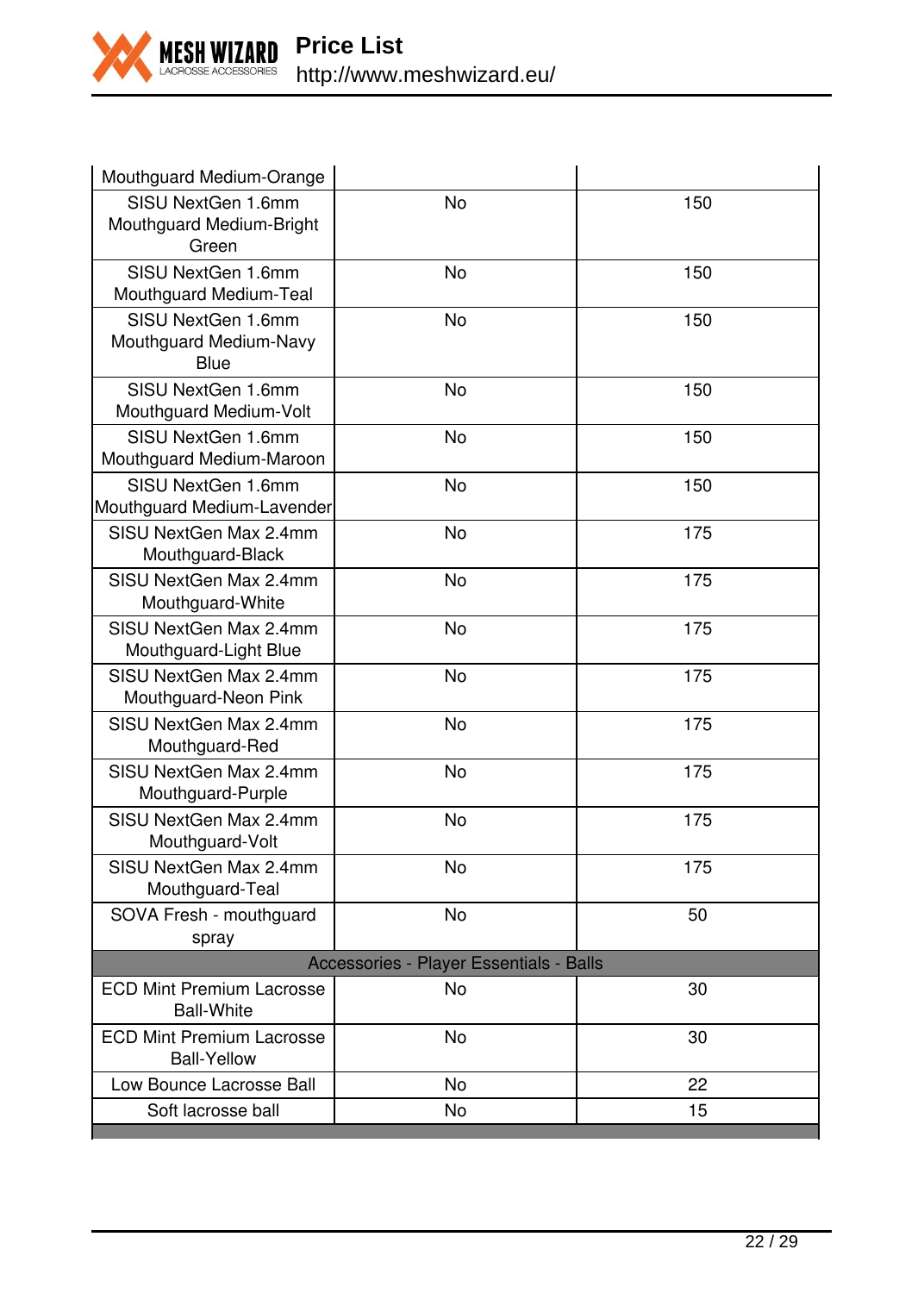

| Apparel - Shorts                                                      |           |    |
|-----------------------------------------------------------------------|-----------|----|
| Feud Fray 66 Technical Shorts<br>- Adrenaline-Extra Large (XL)        | No        | 90 |
| Fray 66 Shorts Cold Camo -<br>Adrenaline-Medium (M)                   | <b>No</b> | 80 |
| Fray 66 Shorts Heavy Camo -<br>Adrenaline-Medium (M)                  | <b>No</b> | 80 |
| River 66 Training Shorts<br>(Carolina w. Navy Blue) -<br>Adrenalin    | No        | 90 |
| <b>River Creek Shorts Navy Blue</b><br>- Adrenaline-Medium (M)        | No        | 90 |
| <b>River Creek Shorts Navy Blue</b><br>- Adrenaline-Large (L)         | No        | 90 |
| <b>River Creek Shorts Navy Blue</b><br>- Adrenaline-Extra Large (XL)  | No        | 90 |
| River Creek Shorts Royal Blue<br>- Adrenaline-Medium (M)              | No        | 90 |
| River Creek Shorts Royal Blue<br>- Adrenaline-Large (L)               | No        | 90 |
| <b>River Creek Shorts Royal Blue</b><br>- Adrenaline-Extra Large (XL) | <b>No</b> | 90 |
| Throwback 66 Training Shorts<br>(Black w/ Orange) -<br>Adrenaline-    | No        | 90 |
| Youth River 66 Training Shorts<br>(Carolina w. Navy Blue) - Adr       | No        | 90 |
| Youth River 66 Training Shorts<br>(Carolina w. Navy Blue) - Adr       | No        | 90 |
| Home - Root - Ice Hockey                                              |           |    |
| Howie's Hockey Tape<br>1"x25yd.-Black                                 | No        | 22 |
| Howie's Hockey Tape<br>1"x25yd.-White                                 | <b>No</b> | 20 |
| Howie's Hockey Tape<br>1"x25yd.-Light Blue                            | No        | 24 |
| Howie's Hockey Tape<br>1"x25yd.-Neon Green                            | <b>No</b> | 26 |
| Howie's Hockey Tape<br>1"x25yd.-Yellow                                | No        | 24 |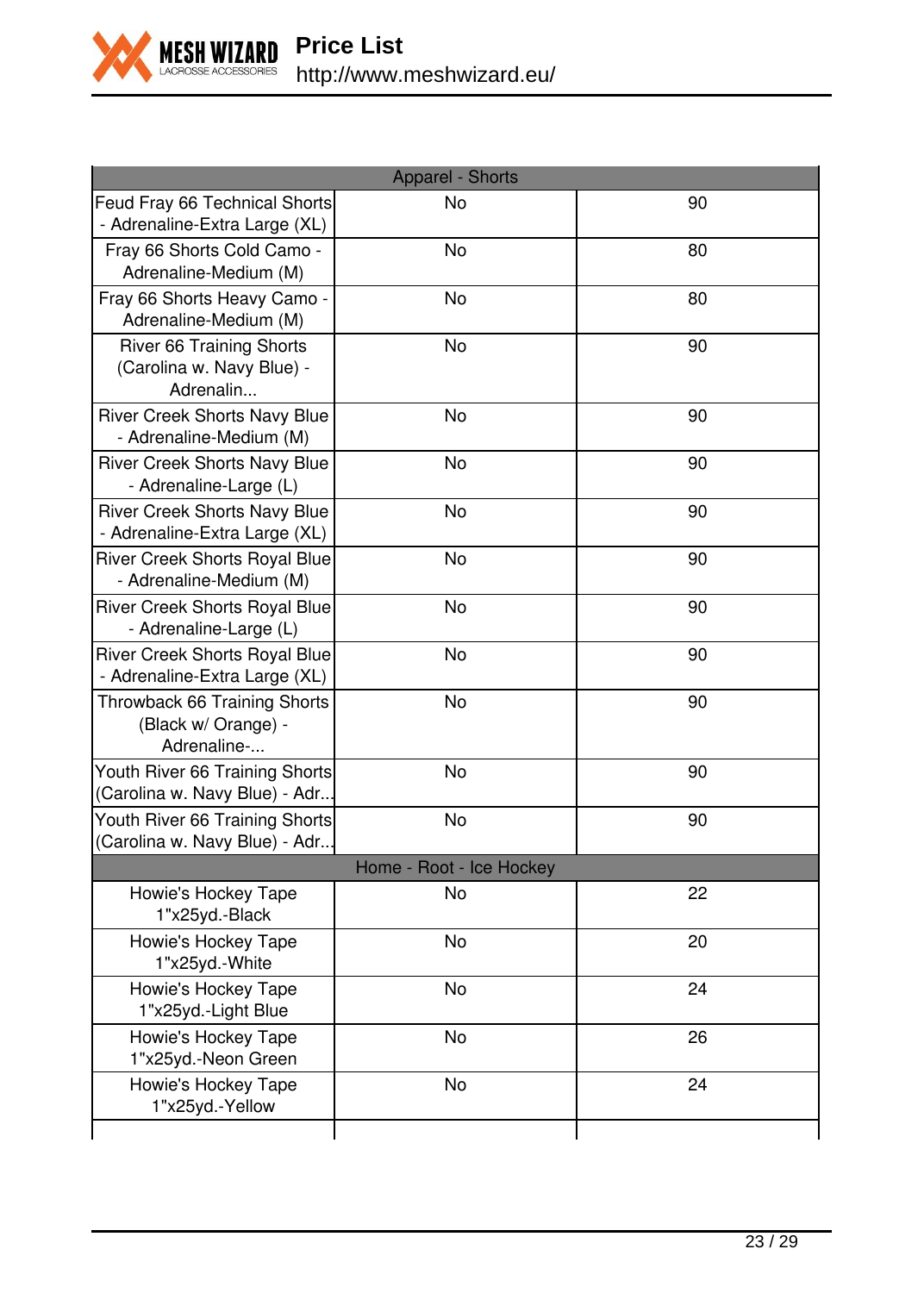

**Price List** http://www.meshwizard.eu/

| Howie's Hockey Tape<br>1"x25yd.-Navy Blue   | No        | 24 |
|---------------------------------------------|-----------|----|
| Howie's Hockey Tape<br>1"x25yd.-Royal Blue  | No        | 24 |
| Howie's Hockey Tape<br>1"x25yd.-Kelly Green | No        | 24 |
| Howie's Hockey Tape<br>1"x25yd.-Maroon      | <b>No</b> | 24 |
| Howie's Hockey Tape<br>1"x25yd.-Purple      | <b>No</b> | 24 |
| Howie's Hockey Tape<br>1"x25yd.-Pink        | No        | 24 |
| Howie's Hockey Tape<br>1"x25yd.-Teal        | No        | 24 |
| Howie's Hockey Tape<br>1"x25yd.-Red         | No        | 24 |
| Howie's Hockey Tape<br>1"x25yd.-Orange      | No        | 24 |
| Howie's Shin Tape<br>1"x33yd.-Black         | No        | 22 |
| Howie's Shin Tape<br>1"x33yd.-White         | No        | 22 |
| Howie's Shin Tape<br>1"x33yd.-Yellow        | No        | 22 |
| Howie's Shin Tape<br>1"x33yd.-Orange        | <b>No</b> | 22 |
| Howie's Shin Tape<br>1"x33yd.-Red           | No        | 22 |
| Howie's Shin Tape<br>1"x33yd.-Forest Green  | No        | 22 |
| Howie's Shin Tape<br>1"x33yd.-Navy Blue     | No        | 22 |
| Howie's Shin Tape<br>1"x33yd.-Royal Blue    | No        | 22 |
| Howie's Shin Tape<br>1"x33yd.-Pink          | No        | 22 |
| Howie's Shin Tape<br>1"x33yd.-Transparent   | <b>No</b> | 20 |
| Howie's Stick Wax                           | <b>No</b> | 25 |
| Howie's Stretchy Grip Hockey                | No        | 23 |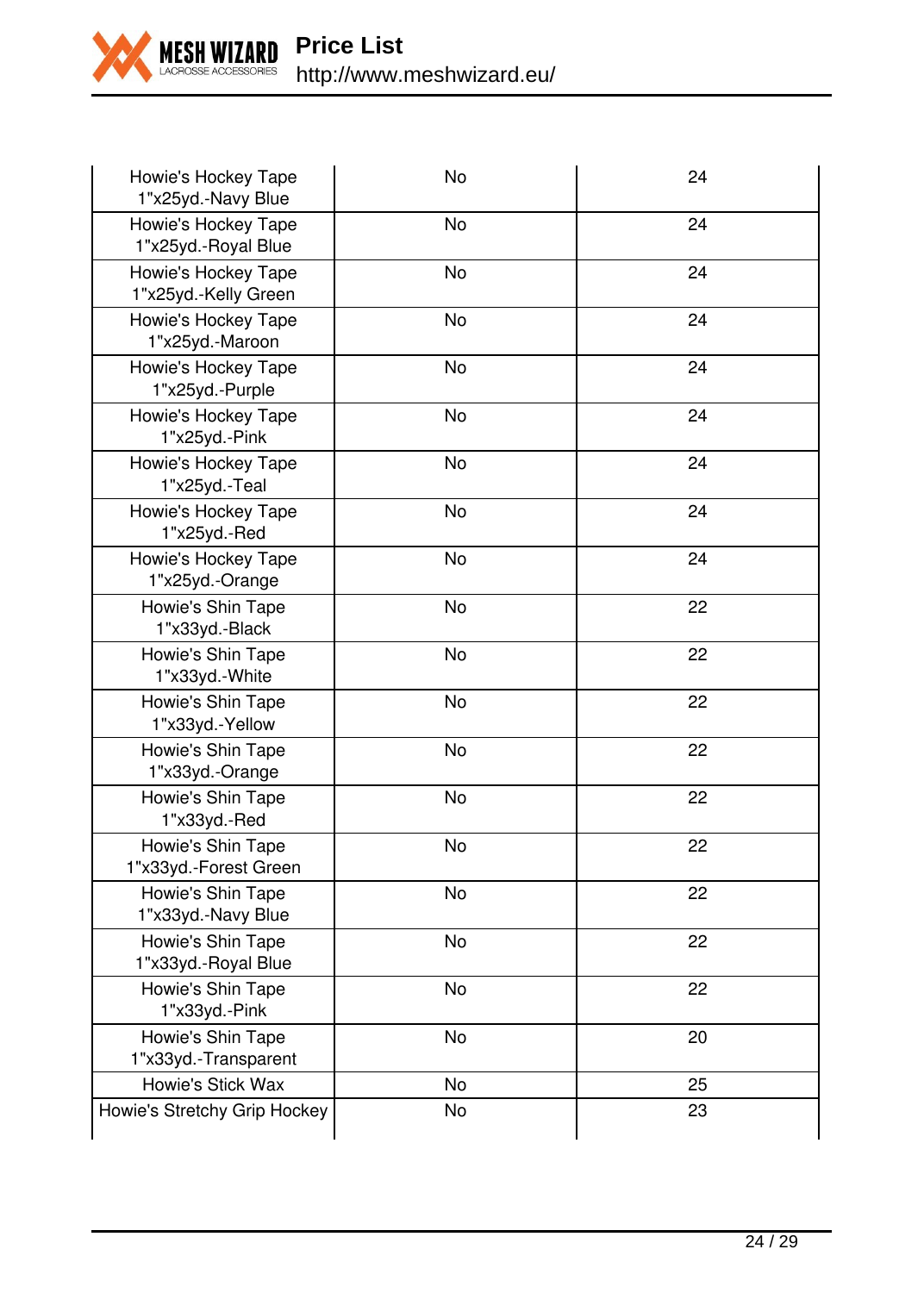

| Tape-Black                                             |                                        |    |
|--------------------------------------------------------|----------------------------------------|----|
| Howie's Stretchy Grip Hockey<br>Tape-White             | No                                     | 23 |
| Howies Official 6oz. Black<br><b>Hockey Pucks</b>      | <b>No</b>                              | 10 |
|                                                        | Accessories - Dyes - Player Essentials |    |
| RIT Color Perfect Dye<br>Kit-Candy Apple Red           | No                                     | 40 |
| <b>RIT Color Perfect Dye</b><br>Kit-Amethyst Purple    | <b>No</b>                              | 40 |
| <b>RIT Color Perfect Dye</b><br>Kit-Enamel Blue        | <b>No</b>                              | 40 |
| <b>RIT Color Perfect Dye</b><br>Kit-Astro Turf Green   | No                                     | 40 |
| <b>RIT Color Perfect Dye</b><br>Kit-Passion Pink       | <b>No</b>                              | 40 |
| <b>RIT Color Perfect Dye</b><br>Kit-Lemon Twist Yellow | No                                     | 40 |
| RIT Color Perfect Dye<br>Kit-Citrus Orange             | No                                     | 40 |
| <b>RIT Color Remover Powder</b>                        | No                                     | 25 |
| RIT Color Stay Dye Fixative Kit                        | No                                     | 50 |
| RIT Color Stay Dye Fixative<br>Liquid                  | No                                     | 37 |
| RIT Dye Liquid 236ml-Lemon<br>Yellow                   | No                                     | 37 |
| RIT Dye Liquid 236ml-Teal                              | <b>No</b>                              | 37 |
| RIT Dye Liquid 236ml-Scarlet                           | No                                     | 37 |
| RIT Dye Liquid 236ml-Petal<br>Pink                     | No                                     | 37 |
| RIT Dye Liquid 236ml-Wine                              | No                                     | 37 |
| RIT Dye Liquid 236ml-Fuchsia                           | No                                     | 37 |
| RIT Dye Liquid 236ml-Purple                            | No                                     | 37 |
| RIT Dye Liquid 236ml-Black                             | No                                     | 37 |
| RIT Dye Liquid 236ml-Tan                               | No                                     | 37 |
| RIT Dye Liquid 236ml-Violet                            | No                                     | 37 |
| RIT Dye Liquid 236ml-Cocoa<br><b>Brown</b>             | No                                     | 37 |
| RIT Dye Liquid 236ml-Cherry                            | No                                     | 37 |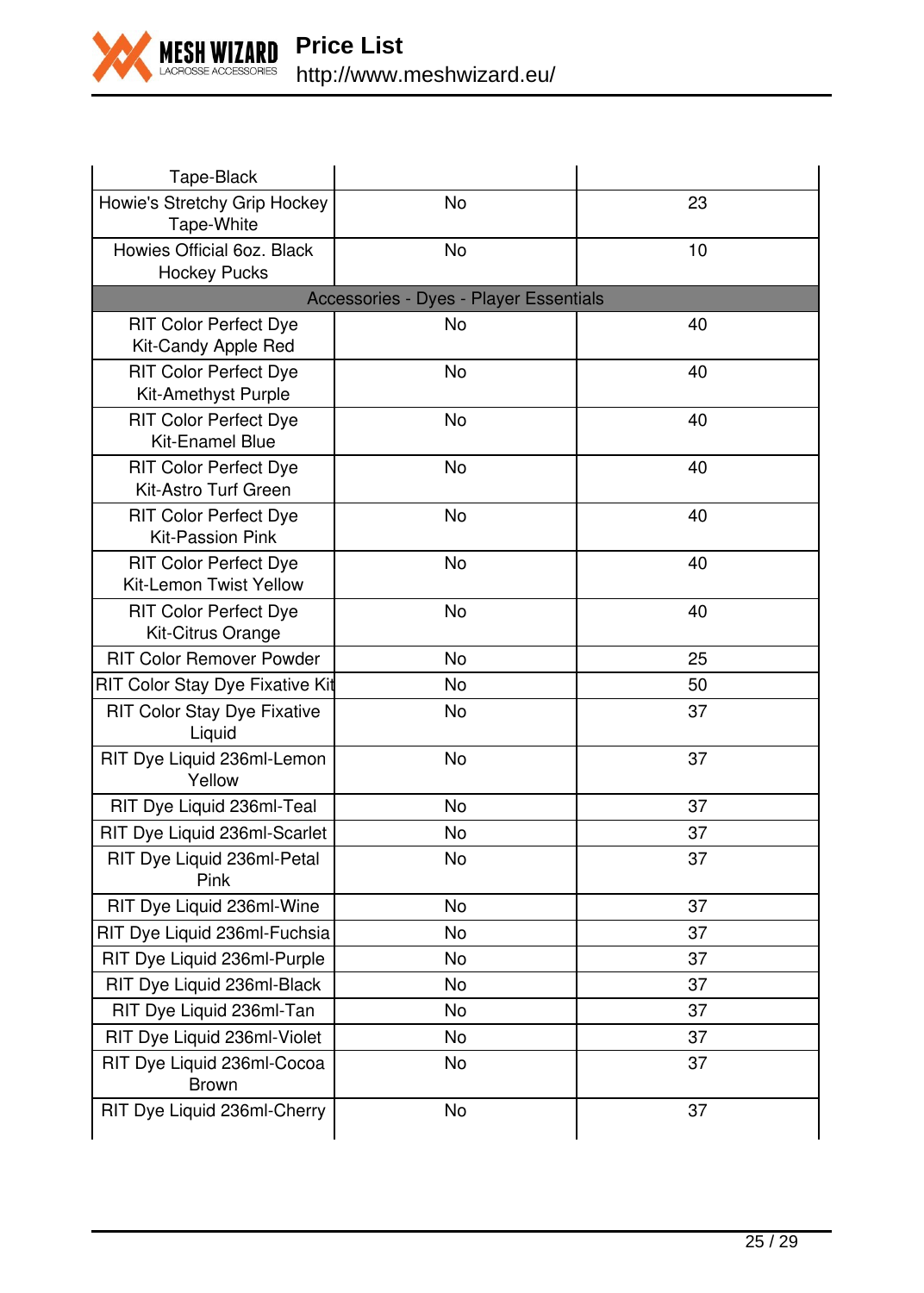

| Red                                            |           |     |
|------------------------------------------------|-----------|-----|
| <b>RIT Dye Liquid</b><br>236ml-Aquamarine      | No        | 37  |
| RIT Dye Liquid 236ml-Dark<br>Brown             | No        | 37  |
| RIT Dye Liquid 236ml-Evening<br>Blue           | No        | 37  |
| RIT Dye Liquid 236ml-Royal<br>Blue             | <b>No</b> | 37  |
| RIT Dye Liquid 236ml-Navy<br>Blue              | No        | 37  |
| RIT Dye Liquid 236ml-Emerald                   | No        | 37  |
| RIT Dye Liquid 236ml-Kelly<br>Green            | No        | 37  |
| RIT Dye Liquid 236ml-Taupe                     | <b>No</b> | 37  |
| RIT Dye Liquid 236ml-Dark<br>Green             | <b>No</b> | 37  |
| RIT Dye Liquid 236ml-Denim<br>Blue             | No        | 37  |
| RIT Dye Liquid 236ml-Harvest                   | No        | 37  |
| RIT Dye Liquid 236ml-Pearl<br>Grey             | No        | 37  |
| <b>RIT Dye Liquid</b><br>236ml-Tangerine       | <b>No</b> | 37  |
| <b>RIT Dye Liquid</b><br>236ml-Hyacinth        | No        | 37  |
| RIT Dye Liquid 236ml-Golden<br>Yellow          | No        | 37  |
| <b>RIT Dye Liquid</b><br>236ml-Sunshine Orange | No        | 37  |
| RIT Dye Liquid 236ml-Apple<br>Green            | No        | 37  |
| RIT Dye Liquid 236ml-Camel                     | No        | 37  |
| RIT Dye Liquid 236ml-Flame                     | No        | 37  |
| RIT Dye Perfection Kit - fabric<br>preparation | No        | 50  |
| Rit Dye Powder 1lb.-Neon<br>Yellow             | <b>No</b> | 150 |
| Rit Dye Powder 1lb.-Black                      | No        | 150 |
| Rit Dye Powder 1lb.-Neon                       | No        | 150 |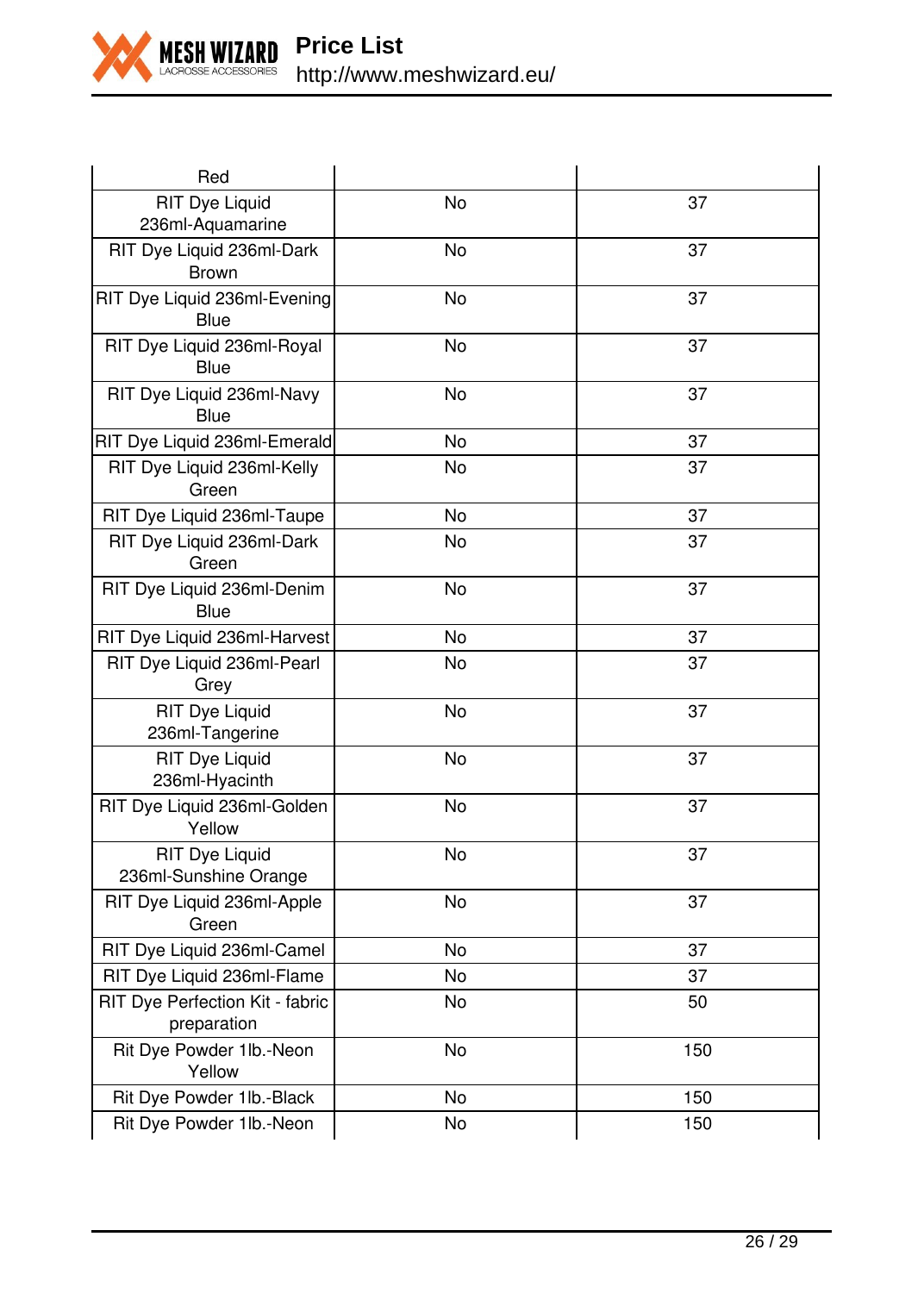

| No                            | 150 |
|-------------------------------|-----|
| No                            | 22  |
| No                            | 22  |
| No                            | 22  |
| No                            | 22  |
| No                            | 22  |
| No                            | 22  |
| No                            | 22  |
| <b>No</b>                     | 22  |
| No                            | 22  |
| <b>No</b>                     | 22  |
| No                            | 22  |
| No                            | 22  |
| No                            | 22  |
| <b>No</b>                     | 22  |
| No                            | 22  |
| No                            | 22  |
| <b>No</b>                     | 22  |
| No                            | 22  |
| No                            | 22  |
| No                            | 22  |
| No                            | 38  |
| No                            | 38  |
| Rit Dye Powder 1lb.-Neon Pink |     |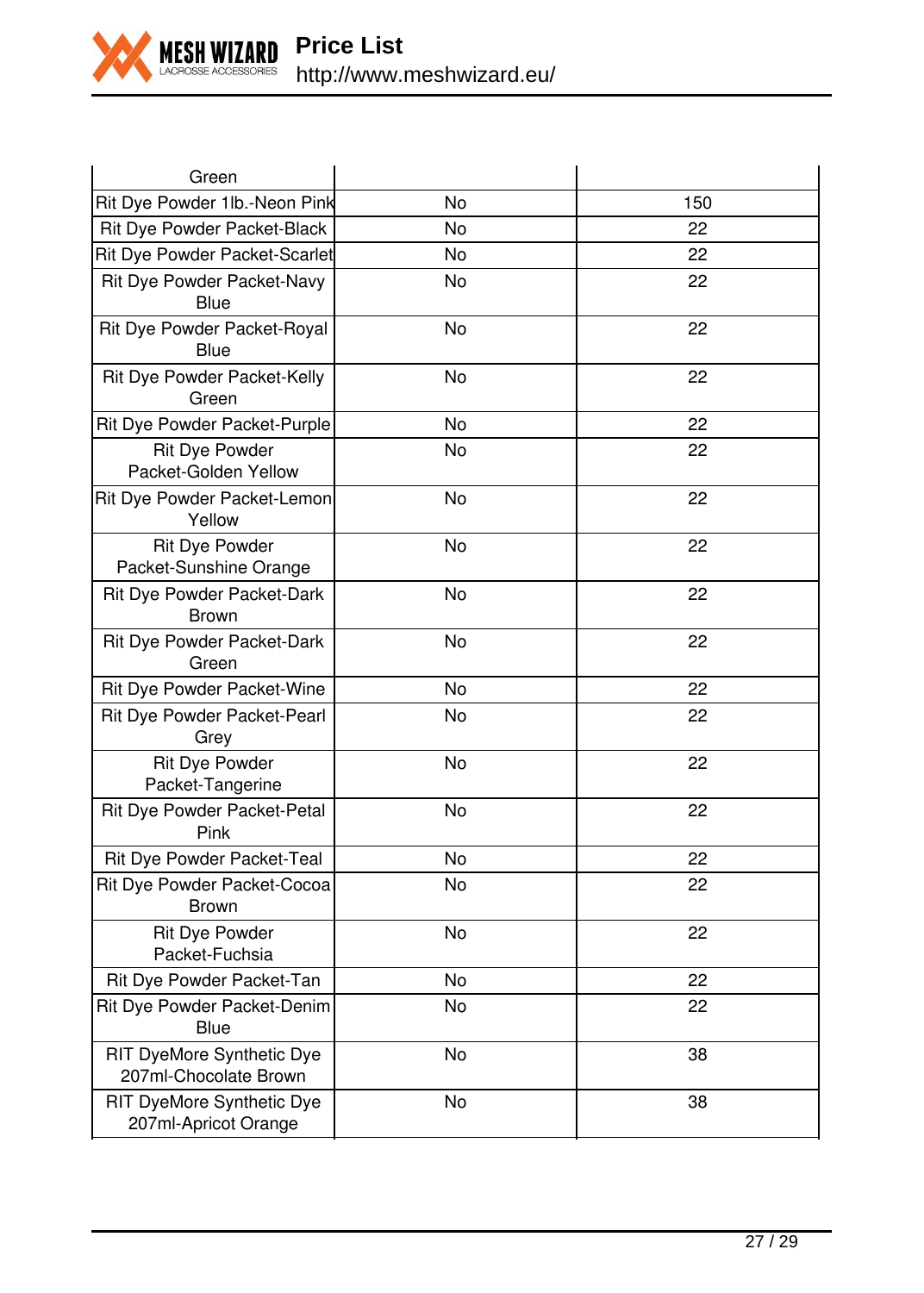

| RIT DyeMore Synthetic Dye<br>207ml-Daffodil Yellow  | No        | 38 |  |  |  |
|-----------------------------------------------------|-----------|----|--|--|--|
| RIT DyeMore Synthetic Dye<br>207ml-Frost Grey       | <b>No</b> | 38 |  |  |  |
| RIT DyeMore Synthetic Dye<br>207ml-Graphite         | No        | 38 |  |  |  |
| RIT DyeMore Synthetic Dye<br>207ml-Kentucky Sky     | No        | 38 |  |  |  |
| RIT DyeMore Synthetic Dye<br>207ml-Peacock Green    | No        | 38 |  |  |  |
| RIT DyeMore Synthetic Dye<br>207ml-Racing Red       | <b>No</b> | 38 |  |  |  |
| RIT DyeMore Synthetic Dye<br>207ml-Royal Purple     | No        | 38 |  |  |  |
| RIT DyeMore Synthetic Dye<br>207ml-Sand Stone       | No        | 38 |  |  |  |
| RIT DyeMore Synthetic Dye<br>207ml-Sapphire Blue    | No        | 38 |  |  |  |
| RIT DyeMore Synthetic Dye<br>207ml-Super Pink       | No        | 38 |  |  |  |
| <b>RIT Rust Remover</b>                             | No        | 25 |  |  |  |
| RIT Super Stain Remover<br>Liquid                   | No        | 37 |  |  |  |
| <b>RIT White Wash Powder</b>                        | No        | 25 |  |  |  |
| RIT Whitener and Brighteren<br>Liquid               | No        | 37 |  |  |  |
| RIT Whitener and Brighteren<br>Powder               | No        | 25 |  |  |  |
| <b>Strings and Laces - Pocket Kits</b>              |           |    |  |  |  |
| <b>Throne Classic Stringing</b><br>Kit-Black        | <b>No</b> | 50 |  |  |  |
| Throne Classic Stringing<br>Kit-White               | No        | 50 |  |  |  |
| Throne Lite String Kit                              | <b>No</b> | 72 |  |  |  |
| Mesh - Semi Hard Mesh                               |           |    |  |  |  |
| Throne Mesh 10D 15mm<br>White                       | No        | 70 |  |  |  |
| <b>Stringing Supplies - Traditree Pocket Helper</b> |           |    |  |  |  |
| <b>Traditree BreakIn</b>                            | No        | 70 |  |  |  |
| <b>Traditree LADY</b>                               | No        | 95 |  |  |  |